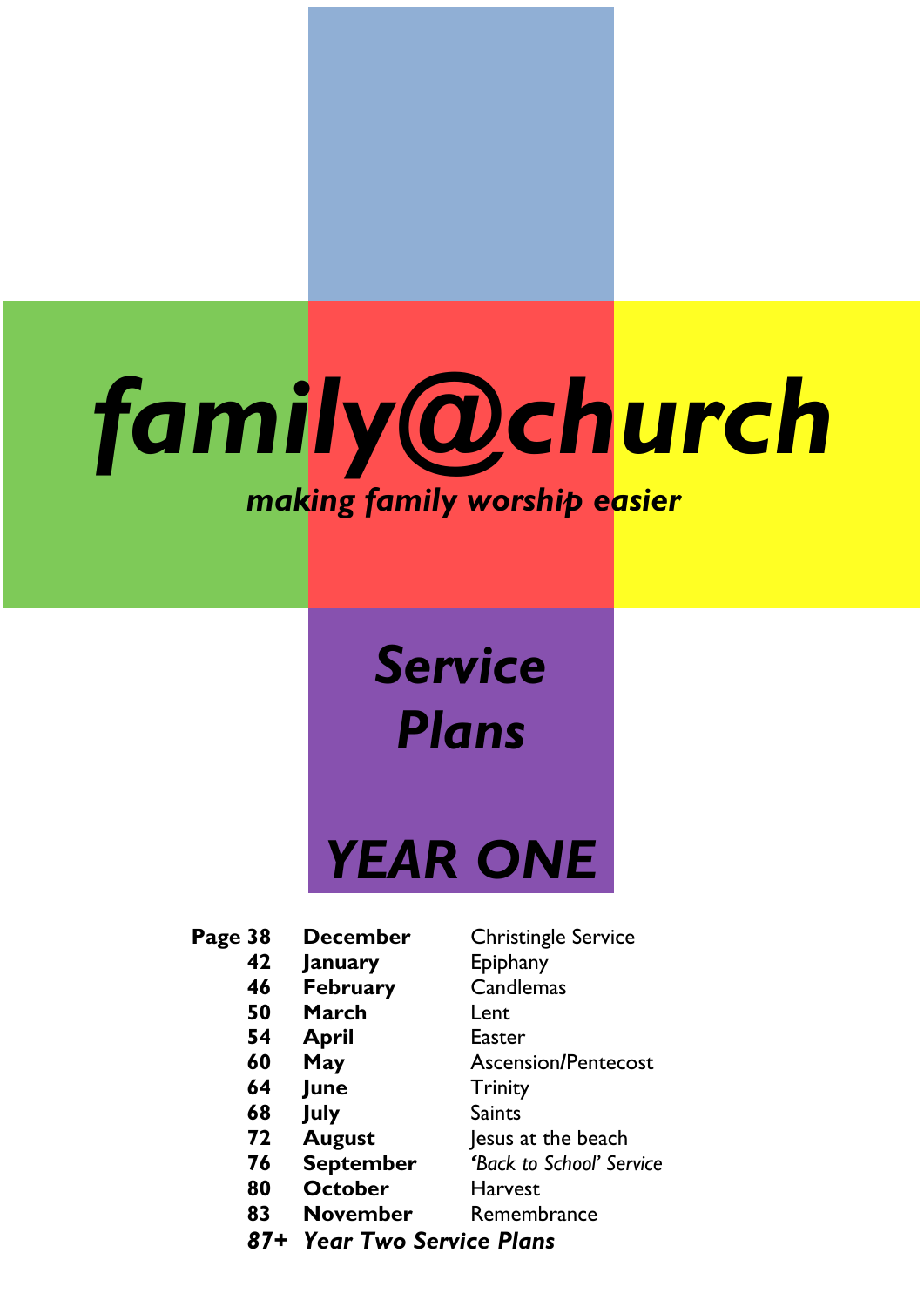### *December – A Christingle Service*

### **What you'll need for this service:**

- ➢ Christingles (oranges, candles, ribbon, sweets, cocktail sticks)
- $\triangleright$  Phone/iPad to take a selfie (Talk)
- $\triangleright$  Crib scene (without Magi) (Prayers)

### **Before the service:**

- $\triangleright$  Remember to pray together or to encourage prayer amongst all your team groups.
- ➢ Make up the cocktail sticks with sweets for the Christingles and place on four different trays labelled: Spring, Summer, Autumn, Winter

### **God's Family Gathers**

*Give a warm welcome to the church. Point out the toilets if you need to. Draw attention to the Welcome Cards. Keep other notices for the end.*

> *God is with us now. In his love…* We admit that we sometimes get things wrong. Sometimes we fail to let our light shine. Sometimes we try to put other peoples' light out too. Father, forgive us.

### **All Father, forgive us.**

Sometimes we don't let the light of Jesus in. Sometimes we try to shut God out and have our own way. Sometimes we shut God up in a box so he can't be seen. Father, forgive us.

### **All Father, forgive us.**

*+ May the God of light, who sent Jesus to Light up the way, shine upon you, forgive you your sins and keep you in life eternal. Amen.*

### **SONG**

### **God's Family Listens**

### **Reading:** Matthew 1:18-23

### **Talk**

I love waiting at the end of each year to hear what new words the dictionary will be adding to its list. New words this year (2015) include *conceptor* and *hoverboard* and *telly*. [*You can research new words on Google!]*

A few years back the word 'selfie' was added to the dictionary. Who knows what a selfie is? Have you ever taken a selfie? Who has a selfie that they might be able to show us now?

Well, the word selfie may be a new word, but the idea has been around for a long time. Before cameras, some artists would paint themselves from a reflection in the water or a mirror. That's kind of like a selfie.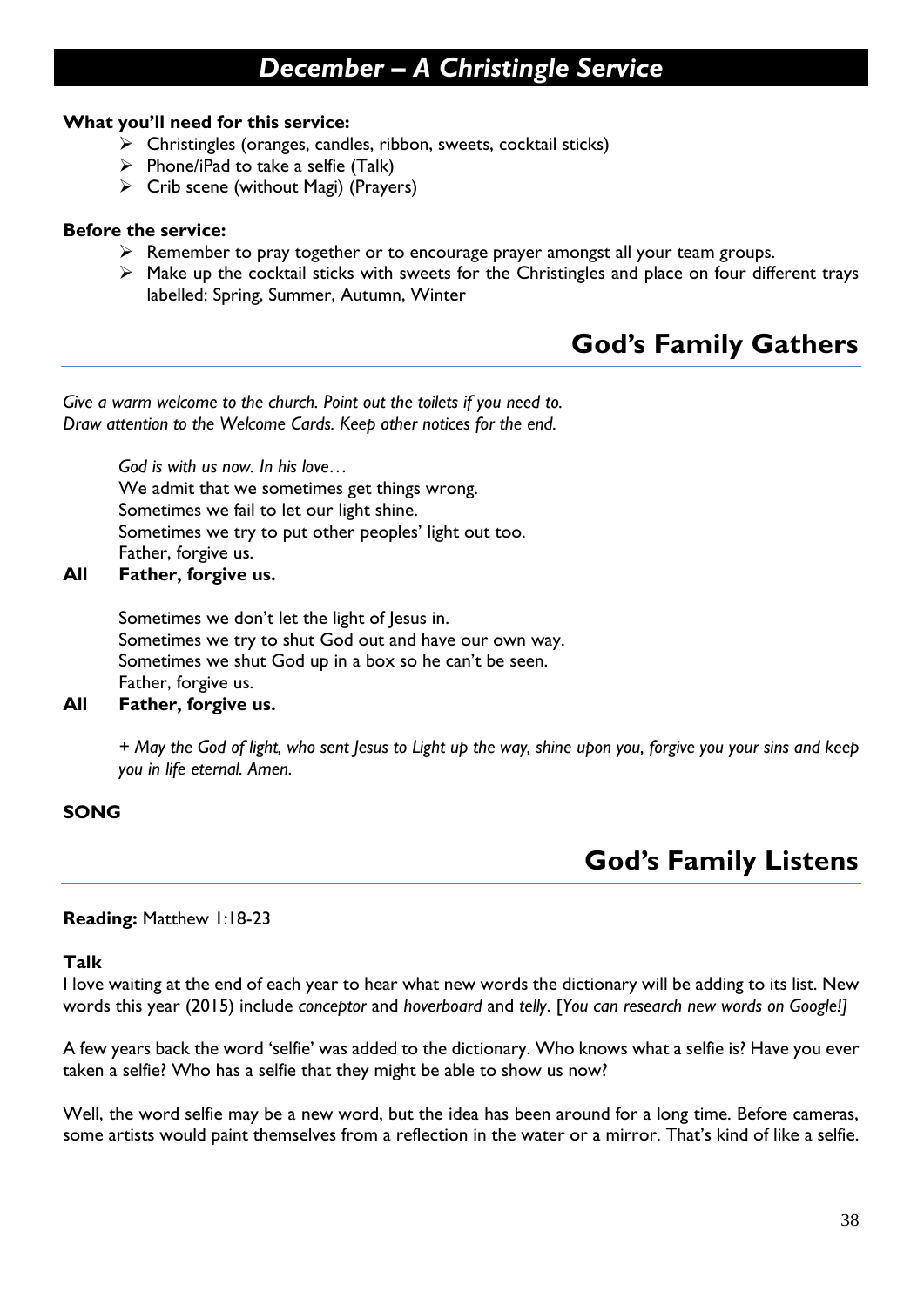However, God came up with the idea of a selfie first 2000 years ago! When God looked at the world, he saw that it wasn't the way he made it to be. Things needed to change. Instead of light, there was darkness. Instead of goodness, there was hate. The only solution to help us was for God to send a selfie. That's right! Jesus!

Jesus is God's selfie, sent to us. Jesus is the image of what God looks like. When Jesus was born on earth all those years ago, it was as if God had taken a selfie of himself and sent it to us. When we look at that selfie, we see God, we see what God is like, we see how much God loves us.

God's selfie is the best selfie ever! It's a selfie that everyone can have. It's a selfie that changes the world. Jesus said: I am the Light of the World, and I shine in the darkest of all rooms and situations. I am the Light of the World, and I can show you the way even when you think there is no way. I am the Light and I want you to be part of my family – a family of light. I am the Light and I never go out.

So I wonder, as we look for baby Jesus in the manger, what we see? Well, we see God's perfect selfie, Jesus, sent to us. He is the Light of the World and that's what our Christingle candles will remind us of. God's selfie will last for ever. Nothing will be able to put out his light.

I wonder if we can take a selfie now? *Using your phone or iPad, take a photo of you and the whole congregation so that people might see it as they leave church. Explain that anyone who doesn't want to be in the photo can look away, but it will be deleted after this service.*

### **SONG**

### **God's Family Prays**

*The Christingles* – we are going on a journey now. A journey through the year: Spring, Summer, Autumn, Winter. In the four corners of the church you will find treats – four sticks to crown your Christingles. Take one stick from each corner. As you take a stick from each corner, I wonder if you can look back at the past year – the highlights and achievements of your year.

When you've travelled to the four corners of the church and reflected on the year that has gone by, come to the centre of the church to have your Christingle lit.

*Let people move, play relaxing music – live music if possible.*

*Gather children (with adults!) to the centre of the church, sitting around you…*

When we look back at the year that we've had, we can be joyful that God was there with us. This candle tells us that Jesus is always with us – his light never ever goes out!

*You may want to Bless the Crib here Lights out, candles lit…*

**SONG** *(Away in a manger)*

*Prayers should be short and punchy…*

### **Lord's Prayer (Modern)**

### **God's Family Goes!**

**All We believe in God the Father, from whom every family…**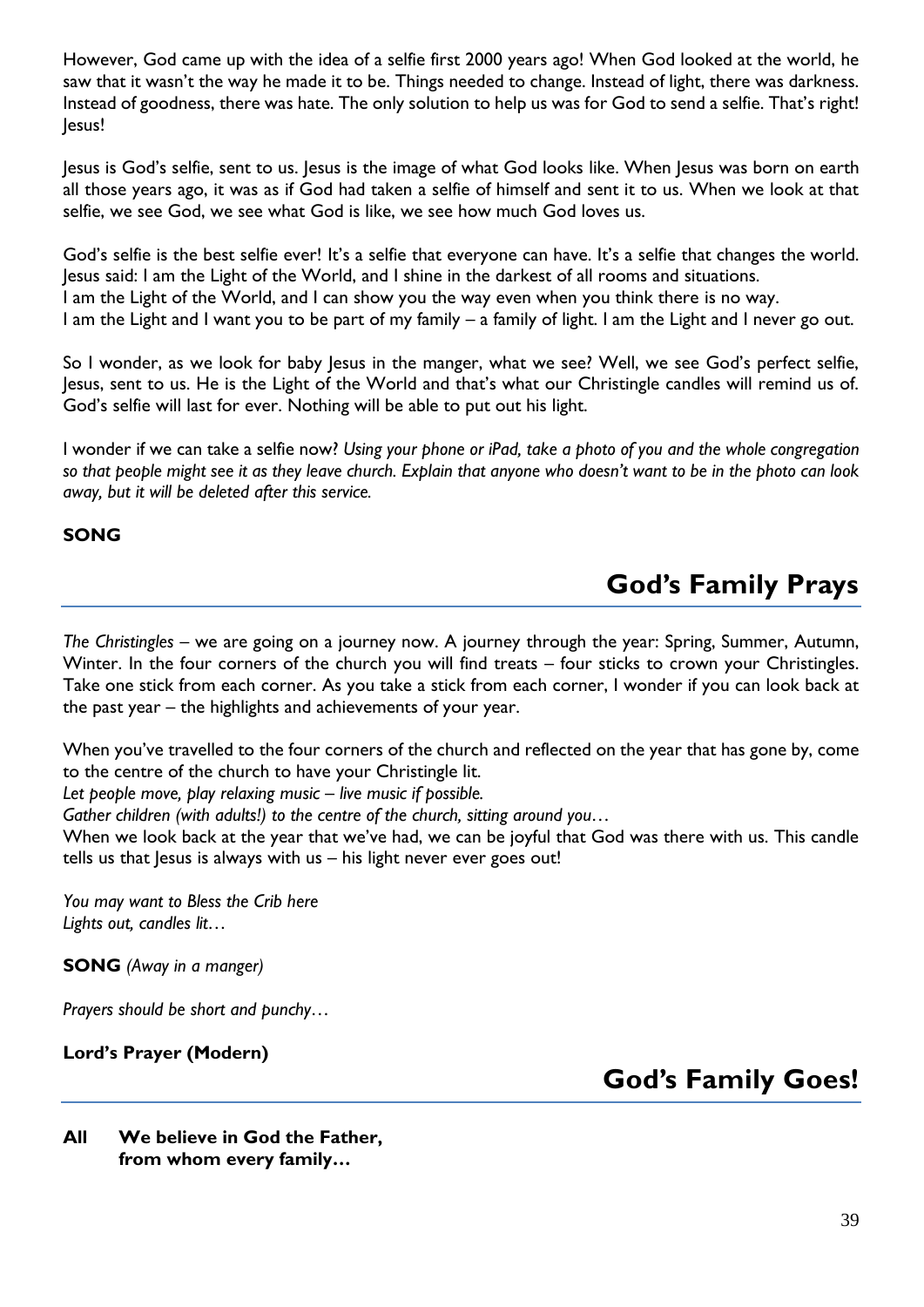### *Church Family Notices can be shared here.*

### *Blessing:*

*May the joy of the angels, the eagerness of the shepherds, the perseverance of the wise men, the obedience of Joseph and Mary, and the peace of the Christ child be yours this Christmas; + and the blessing of God almighty… Amen.*

### **SONG**

### **Song suggestions:**

Longing for light (Farrell) Once in Royal David's city (trad) This little light of mine (Spiritual) Silent night (trad) Hark! the herald angels sing (trad) The Christingle Song *(Children's Society website)* Away in a manger (trad) Light of the World *(Contemporary)* Shine, Jesus, Shine (Kendrick) O holy night (trad) Arise, Shine (Kendrick) Light up a Candle (Christmas Songs of Fellowship)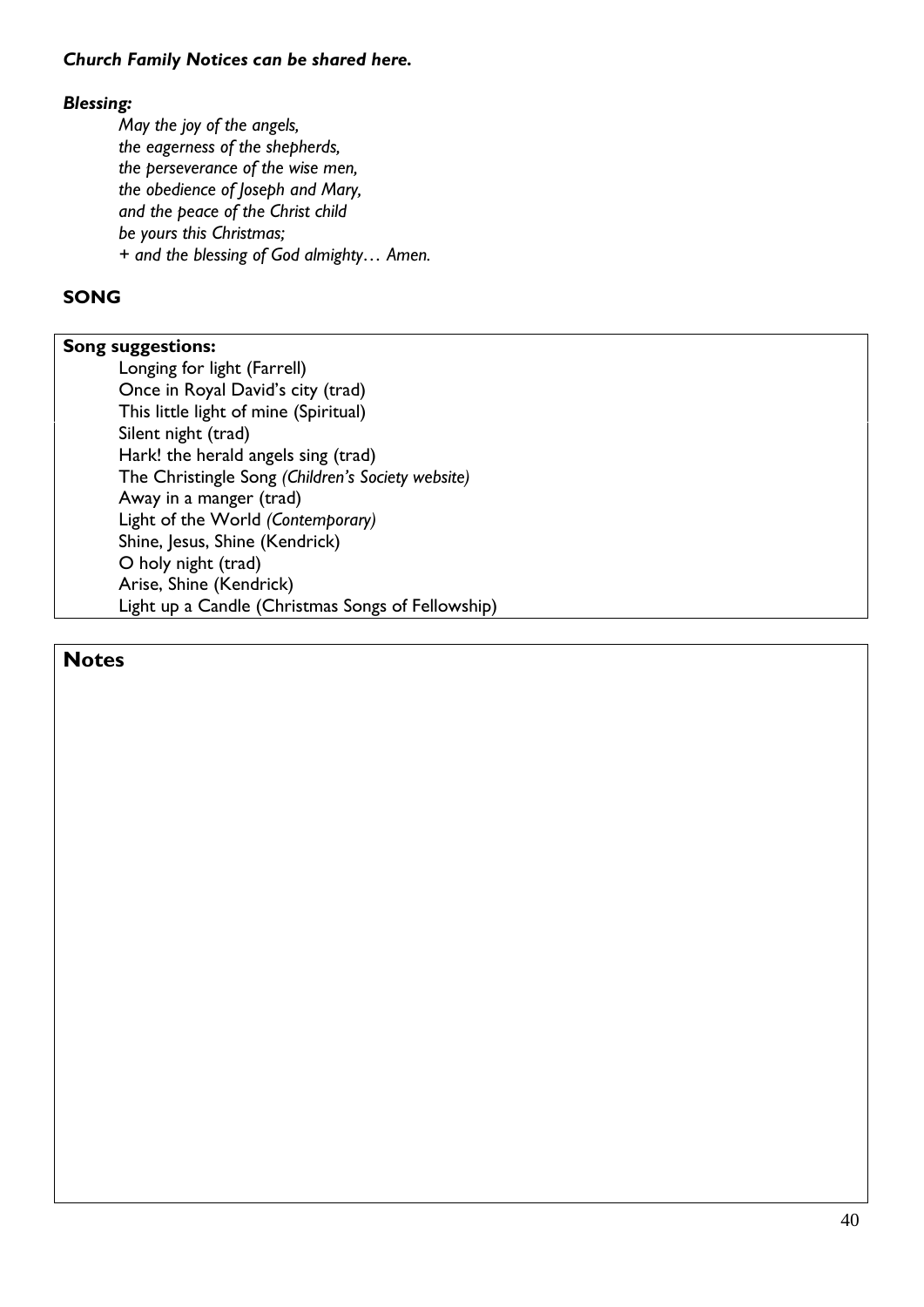### *January - Epiphany*

### **What you'll need for this service:**

- $\triangleright$  Large items to represent gold, frankincense and myrrh (Talk)
- ➢ Gift tags (Prayers)
- ➢ *Wise men figures for your Crib*
- ➢ *Two wrapped pass the parcels (Optional Talk opening)*

### **Before the service:**

- ➢ Remember to pray together or to encourage prayer amongst all your team groups.
- $\triangleright$  Place gift tags in pews or give out with hymnbooks.
- $\triangleright$  Display gifts of gold, frankincense and myrrh.

### **God's Family Gathers**

*Give a warm welcome to the church. Point out the toilets if you need to. Draw attention to the Welcome Cards. Keep other notices for the end.*

> Grace, mercy and peace from God our Father and the Lord Jesus Christ be with you. **And also with you.**

*Ask if anyone has any church family news – this may include birthdays. Introduce the theme and lead into…*

We admit that we sometimes say terrible things…

### **All Father, forgive us.**

We do foolish and silly things…

### **All Father, forgive us.**

*+ May Almighty God have mercy upon you, pardon and deliver you from all your sins, confirm and strengthen you in all goodness and bring you to life eternal, through Jesus Christ our Lord. Amen.*

### **SONG**

### **God's Family Listens**

### **Reading:** Matthew 2:1-12

### **Talk**

*[Play pass the parcel – use two parcels.]*

*or*

[When you look back, what is the best present you've ever had? What gift have you been given that you've never forgotten?

*Ask people what their favourite gift might be.*

Giving gifts is important. It is a sign that we love someone, or a sign that we are celebrating a festival, like Christmas. It is a sign that we are kind people – we are giving something to someone having bought it with our money or made it with our hands.]

Today we celebrate the Epiphany – the journey of the Wise Men to visit the baby Jesus. These were very important people and people would have listened to what they said. They were professional astrologers –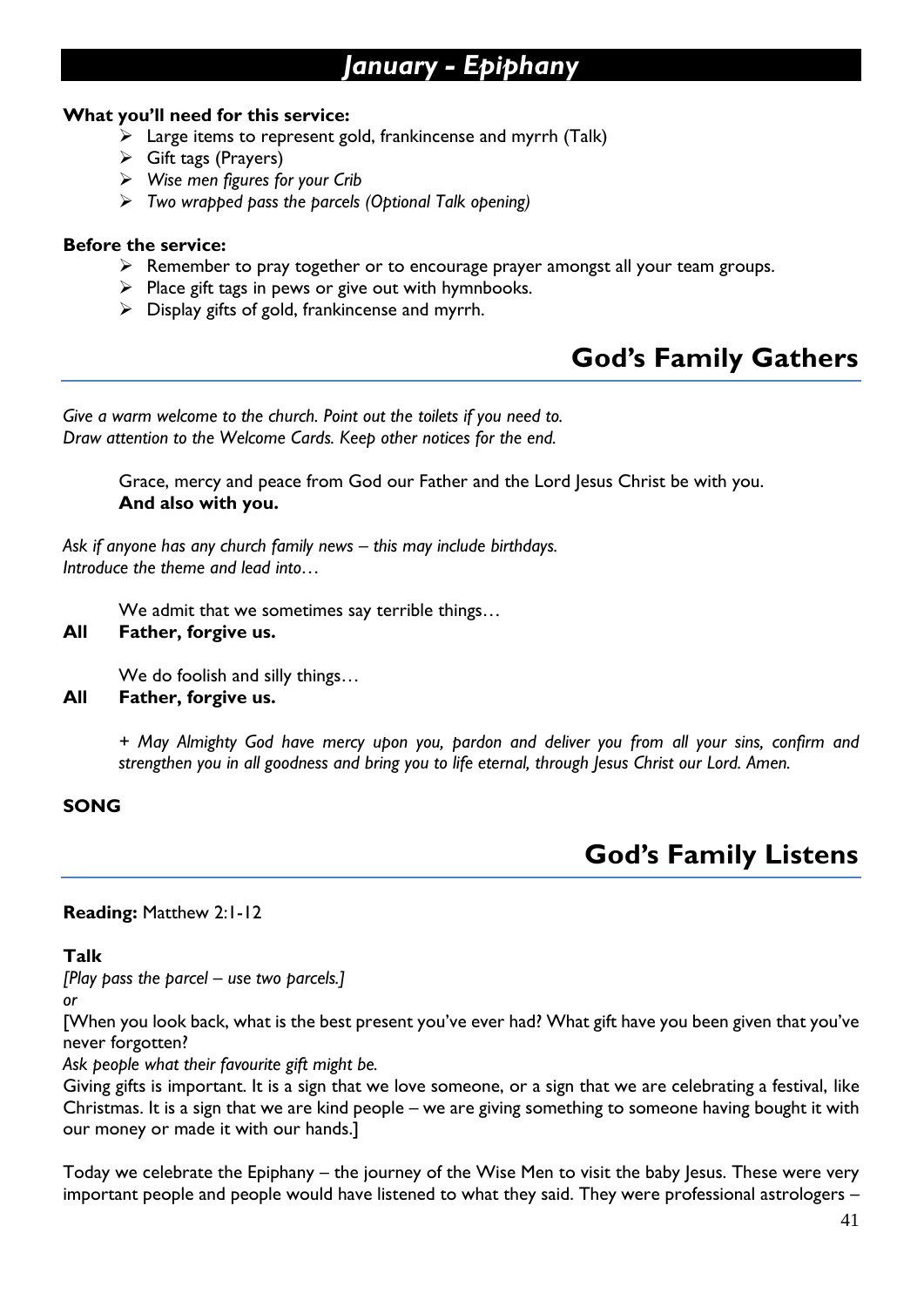they told the people around them what might happen in the world according to what the stars, sun, moon and even the planet was telling them. People believed that things could be predicted by reading the stars.

Some people thought they were a bit crazy! In the stars though, they saw that the King of the Jews would be born – Jesus. They were crazy enough to set off to find Jesus years before he was born – they travelled thousands of miles.

Not only were they crazy enough to believe that if they followed the star they would find the new born King Jesus, but they even brought with them gifts of Gold, Frankincense and Myrrh – expensive gifts, trusting that they would truly find the Son of God.

**Gold** – for a King (show something gold). Expensive and precious – Joseph and Mary probably used the gold to escape to Egypt.

**Frankincense** – to symbolise that Jesus would offer himself to the world (burn some or show some) **Myrrh** – a spice used to anoint bodies, symbolising the death that Jesus would face. Myrrh was also mixed with wine as a drink – Jesus was probably given it to drink whilst he was on the cross.

So these were important gifts to tell the world how much Jesus meant to everyone, to tell people just how important he was.

If you were in that group of Wise Men what gift would you bring Jesus? Some clothes, maybe some toys! What would you give to a really important person? What would you give to God?

God doesn't ask for presents or gifts. What God really asks of us is…… us! God loves us and knows us completely, and he wants us to know him too.

*What can I give him – poor as I am? If I were a shepherd I would give a lamb. If I were a wise man I would do my part. Yet, what I can I give him – give my heart.* 

### **SONG**

### **God's Family Prays**

When we pray, we can talk to God and give to him our lives.

In your pews you'll find a gift tag to go on a present. Jesus is the greatest present of all – a gift for me and you.

We'll have a few minutes now to write down our prayers on the gift tags. After this, we'll pray together and then bring up our tags.

### *Short, punchy prayers are led… World, Church, Others, Us…*

*End with the Epiphany Collect*

Creator of the heavens, who led the Magi by a star to worship the Christ-child: guide and sustain us, that we may find our journey's end in Jesus Christ our Lord. Amen.

Let us follow the star to leave our prayers with Jesus. As you move forward to leave your prayers, some music will be played.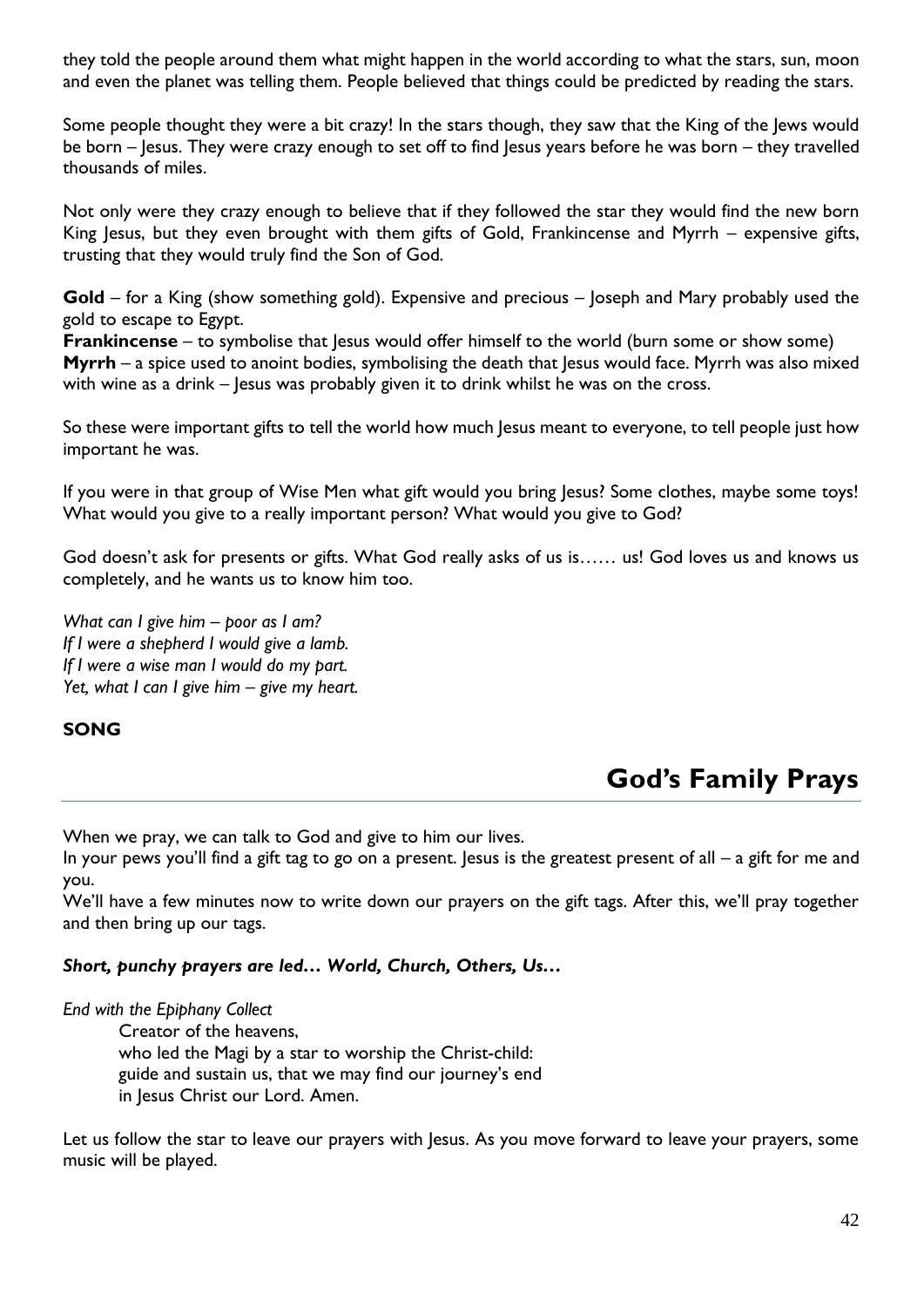### **Lord's Prayer (Modern)**

### **SONG**

*If there is a returning baptism family, see Leader's Insert*

### **All We believe in God the Father, from whom every family…**

#### *Church Family Notices can be shared here.*

### *Blessing:*

*+ May God the Father, who led the wise men by the shining of a star to find the Christ, the Light from Light, lead you also in your pilgrimage to find the Lord. And the blessing of God Almighty… Amen.*

### **SONG**

### **Song suggestions:**

We Three Kings (trad) Angels from the realms of glory (trad) As with gladness men of old (trad) See him lying on a bed of straw (trad) In the bleak midwinter (trad) Joy has dawned upon the world (Getty/Townend) Joy to the world (trad)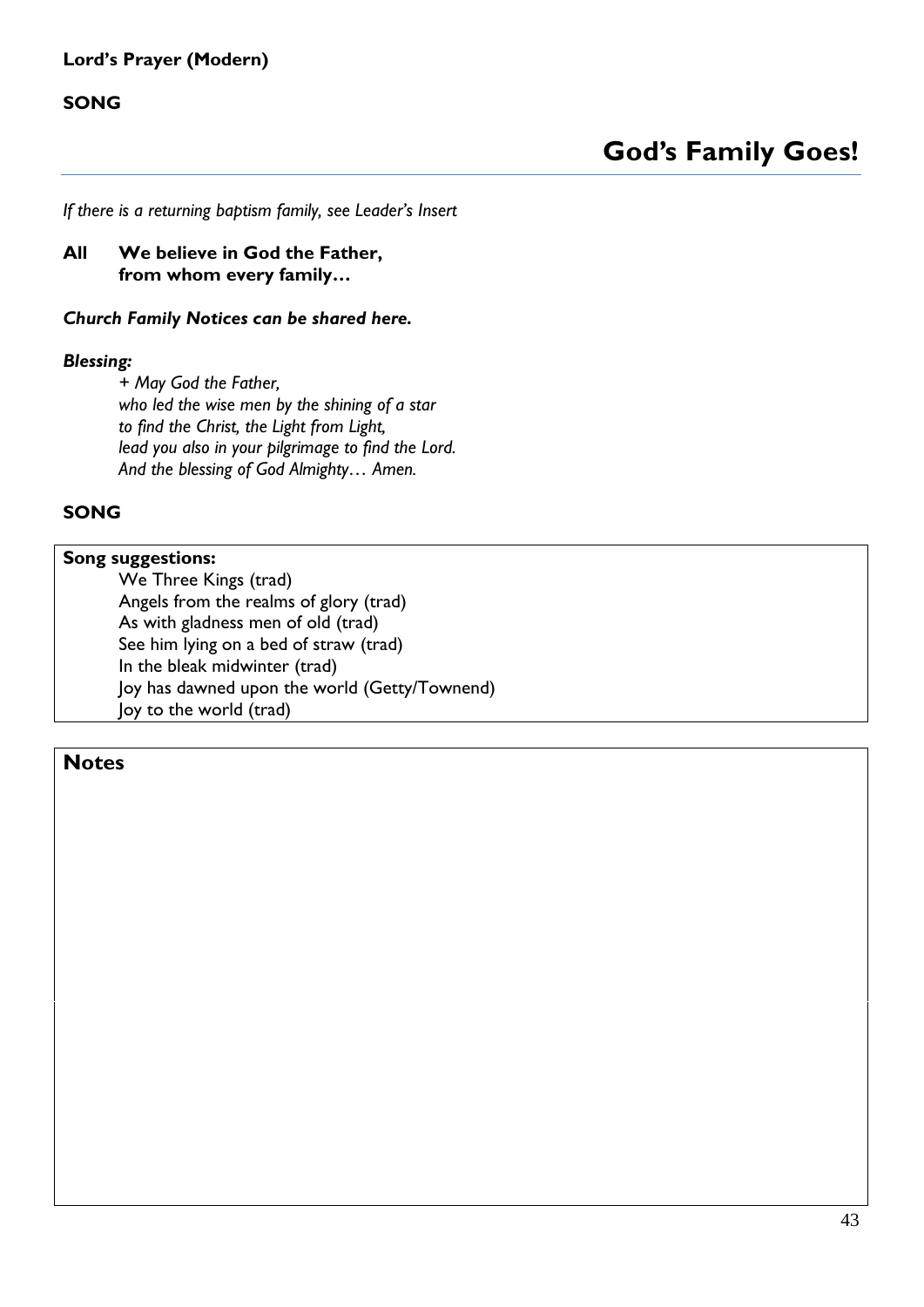### *February - Candlemas*

### **What you'll need for this service:**

- $\triangleright$  A selection of candles and lights to show during the Talk.
- ➢ Small candles for congregation to light (Prayers)

### **Before the service:**

- ➢ Remember to pray together or to encourage prayer amongst all your team groups.
- $\triangleright$  Line up candles for lighting during the Prayers.

### **God's Family Gathers**

*Give a warm welcome to the church. Point out the toilets if you need to. Draw attention to the Welcome Cards. Keep other notices for the end.*

> Grace, mercy and peace from God our Father and the Lord Jesus Christ be with you. **And also with you.**

Ask if anyone has any family church news – this may include birthdays. *Introduce the theme and lead into…*

We admit that we sometimes say terrible things…

### **All Father, forgive us.**

We do foolish and silly things…

**All Father, forgive us.**

*+ May Almighty God have mercy upon you, pardon and deliver you from all your sins, confirm and strengthen you in all goodness and bring you to life eternal, through Jesus Christ our Lord. Amen.*

### **SONG**

### **God's Family Listens**

### **Reading:** Luke 2:22-32

### **Talk**

So what do we use light/candles for? *Ask the congregation. Lighter, candle, torch, light, heat, LED… show items if you have them.*

When it was my sister's birthday we went to a lovely pub for a meal. When we had finished eating our food, the waiters brought out the loveliest birthday cake. On the top were two huge candles that were sparkling brightly. When we sang happy birthday, my sister tried to blow out the candles, but they wouldn't blow out! What my sister didn't know, was that the candles were joke/trick candles. In fact, they got bigger and bigger and eventually set off the fire alarms as there was so much smoke!

The idea of a candle is to help us see. In a time when there was no electric bulbs or torches, candles were vital in helping people see. They were put in lanterns and windows. People used candles to help them read books and to see where they were walking.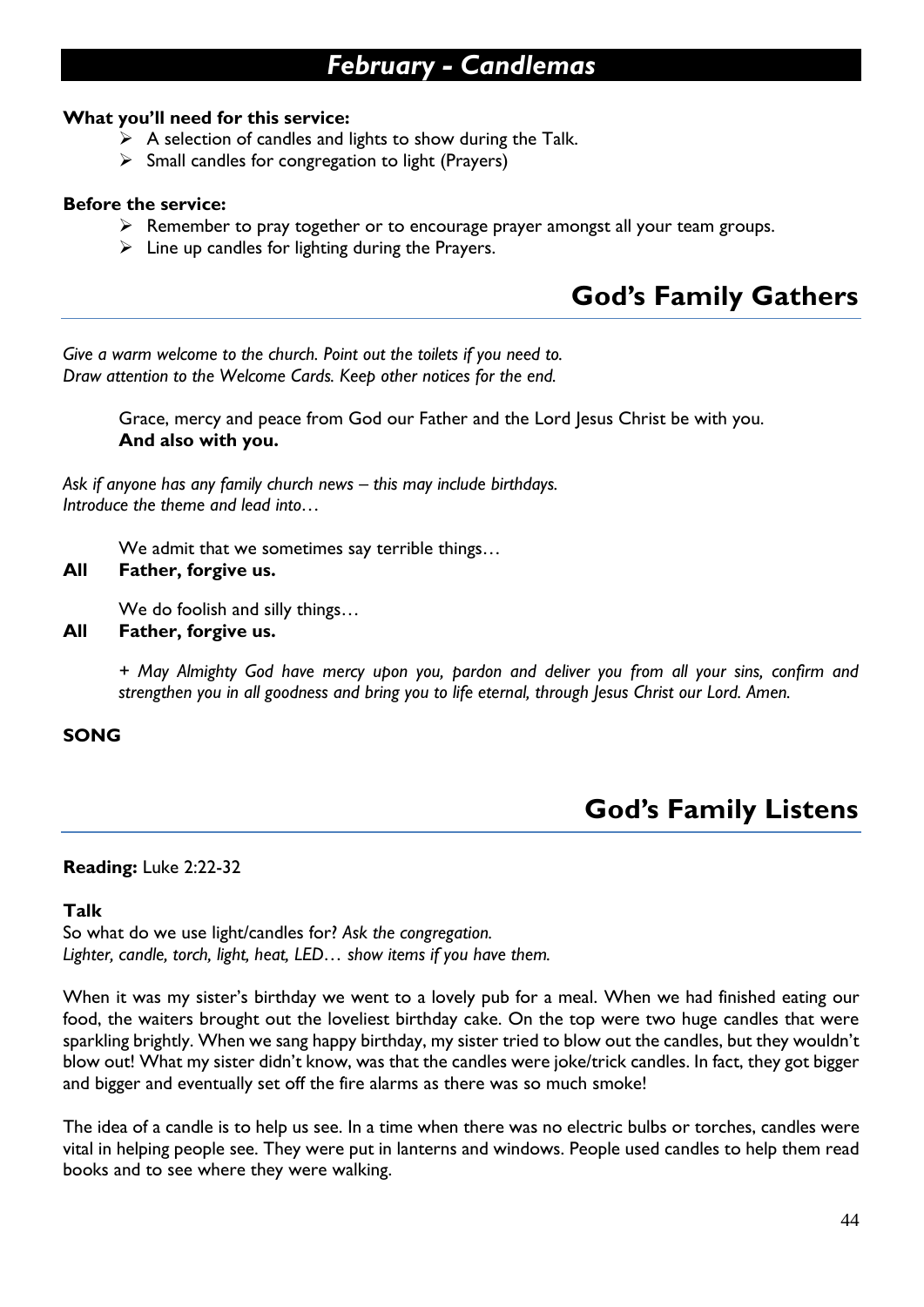Candlemas is often the time when people would bring their candles to church to be blessed and to remind themselves that every candle they lit was a symbol of Jesus, the Light of the world.

I wonder what is dark in our world? – when we look on TV and read the papers we might find out! I wonder what parts need a candle to remind them of Jesus?

When Jesus was a little baby boy, he was taken to the temple – a bit like going to church for a baptism. When the priest saw Jesus he was amazed and said: this baby will light up the world. In other words, this baby boy will make those dark places in the world light again. When Jesus had grown up he said: 'I am the light of the world', no one can ever put me out! We read in the bible that from time and time people tried to put out that light, but the light never ever went out.

Today we stand in the middle of Christmas and Easter – we have thought about Jesus being born, now we begin to think about his life, suffering and dying on the cross. As we think about what happened on Good Friday, we need the light that Jesus gives to help us understand.

The light that Jesus has can change the world, and change our lives. If we want that light, Jesus promises to share it with us. If you haven't ever seen the light that Jesus gives, maybe you should ask him to share it with you today.

### **SONG**

### **God's Family Prays**

We're going to talk to God as we pray. When I say 'We thank you God for light', would you repeat it back to me.

We light a candle to say thank you for the Sun – it brightens our days and shows the beauty of God's world. We thank you God for light.

### **We thank you God for light.**

We light a candle to say thank you for the moon and stars which light up the night, and show people the way through the darkness. We thank you God for light.

### **We thank you God for light.**

We light a candle to say thank you for our friends, family and those we love, and for the church family. To pray for those who are sick or ill, or need our help. We thank you God for light. **We thank you God for light.**

We light a candle to say thank you to Jesus, the Light of the world, who came to show us the way to God. We thank you God for light.

### **We thank you God for light.**

Around the cross here on the floor are some small candles. Come forward and light a candle as a symbol of your prayer.

*End with the Candlemas collect*

Lord Jesus Christ, light of the nations and glory of Israel: make your home among us, and present us pure and holy to your heavenly Father; your God and our God. Amen.

### **Lord's Prayer (Modern)**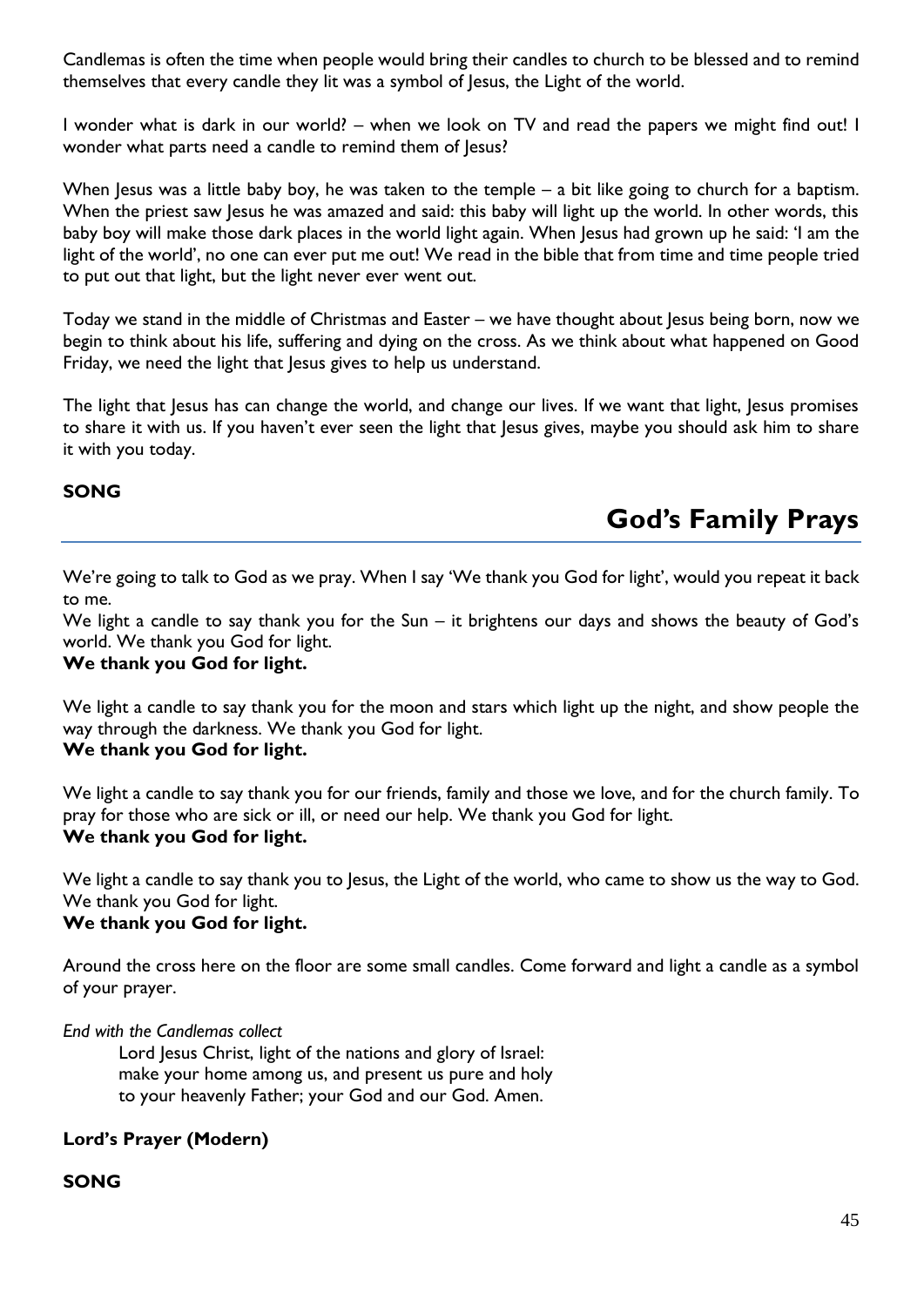### *If there is a returning baptism family, see Leader's Insert*

### **All We believe in God the Father, from whom every family…**

### *Church Family Notices can be shared here.*

### *Blessing*:

*+ May Christ, whose light fills the skies, fill you with his light, gladden and warm your heart, and guide your feet into the ways of peace; and the blessing of God Almighty… Amen.*

### **SONG**

### **Song Suggestions:**

Colours of day dawn (trad) Shine, Jesus, shine! (Kendrick) Longing for light (Farrell) Be thou my vision (trad) The Spirit lives (Walk in the light) (trad) Like a Candle Flame (Candle Song) (Kendrick) Light of the world (Hughes)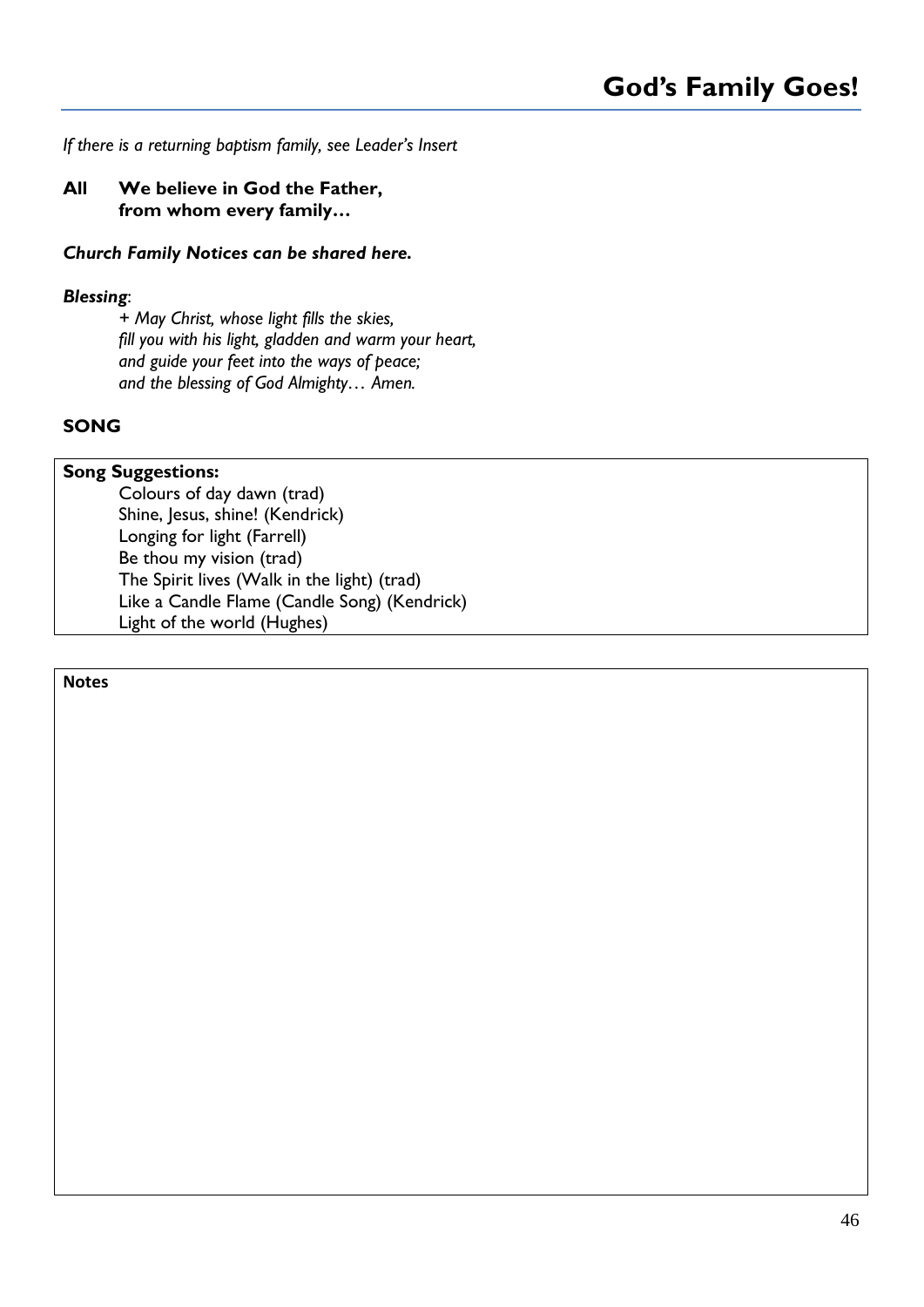### *March – Lent*

### **What you'll need for this service:**

- ➢ A4 Card (to draw round hands or use USB stick template)
- ➢ Pens
- ➢ Scissors

### **Before the service:**

- ➢ Remember to pray together or to encourage prayer amongst all your team groups.
- $\triangleright$  Place card, pens and scissors in pews (or give out in service)

### **God's Family Gathers**

*Give a warm welcome to the church. Point out the toilets if you need to. Draw attention to the Welcome Cards. Keep other notices for the end.*

> Grace, mercy and peace from God our Father and the Lord Jesus Christ be with you. **And also with you.**

*Ask if anyone has any family church news – this may include birthdays. Introduce the theme and lead into…*

We admit that we sometimes say terrible things…

### **All Father, forgive us.**

We do foolish and silly things…

**All Father, forgive us.**

*+ May Almighty God have mercy upon you, pardon and deliver you from all your sins, confirm and strengthen you in all goodness and bring you to life eternal, through Jesus Christ our Lord. Amen.*

### **SONG**

### **God's Family Listens**

### **Reading:** Matthew 6:1-6

### **Talk**

On your card, draw round both of your hands. *Allow a few minutes*. So what have you given up for Lent? Chocolate? Sweets? Alcohol? *Ask the congregation*. I wonder if you've sat down and calculated the time you've had and the cost you've saved since you've given those things up? How much spare or extra time have you got now? How much money have you saved? What are you doing with that extra cash and extra time?

Lent is not necessarily about giving things up! When Jesus went into the desert, he fasted – that meant he didn't eat. That was quite common in his day. Today, Christians don't really fast that often, in fact you may associate fasting, giving up food, with Islam, or with other religions!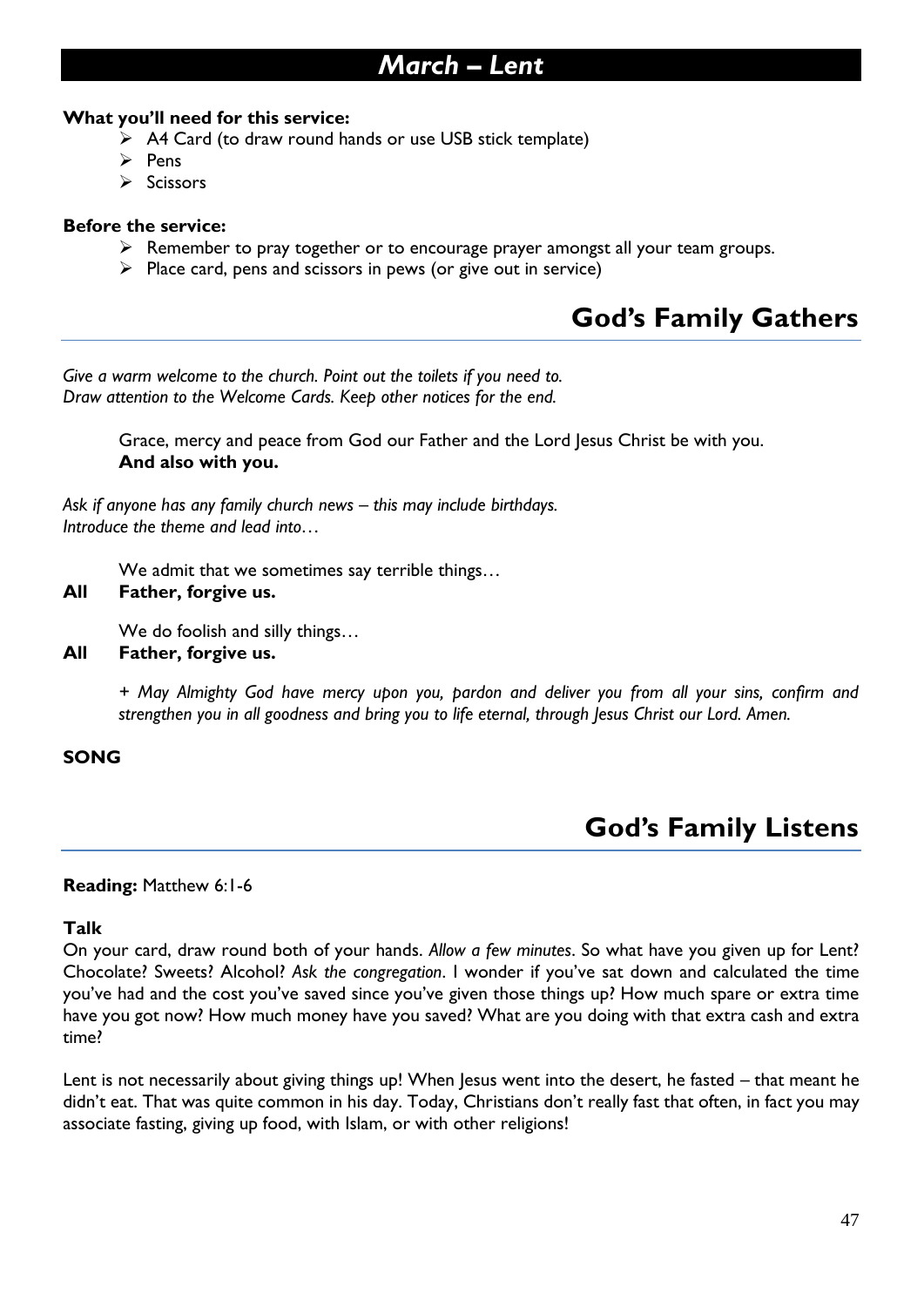When Jesus gave up food, he used the time he had spare to pray and to talk to God. So the time we have spare and the money we have left over, we should use for good. Maybe giving to a charity, or spending extra time with a friend or family.

Lent is not always about giving something up. It's about using our bodies – our whole selves – hands and minds, to do something good in our lives, in the lives of others and in the world. We give something up only to take something on – getting closer to God, praying more or reading more. I wonder what we could achieve if we put all our spare time together – we could do something amazing! Let us use our hands to change the world and to bring joy to those around us.

### **SONG**

### **God's Family Prays**

Hopefully, you've drawn round your hands on the card. On one hand write down something that needs to change in your life. On the other hand write something that needs to change in our world. Cut out your hands.

At the end of each prayer I read, swap your prayer hands with the people around you.

Father God, we pray to you in faith and ask that you hear our prayer. We thank you for our hands, that with them we can change the world. During the weeks of Lent, help us to use our hands for the good of your world and your church.

### **SWAP HANDS**

Father God, you spent forty days and nights in the desert being tempted and tried. Help us as we give things up and take things on, to stay focused and fixed on the goal, looking forward to Easter. Take our hands, Lord, and lead us not into temptation.

### **SWAP HANDS**

Father God, use our hands to change the world. We think of those who are poor, those who are hungry, those who wake up to face war or violence. Particularly we remember N N N. Prince of peace, bring peace to our world.

### **SWAP HANDS**

Father God, use our hands to build up your church – your family here on earth. Help us to love each other more deeply and bring others into your love, where there is joy and the hope of everlasting life with you. Help us support each other in our Lenten disciplines and to live out our baptismal promises. **SWAP HANDS**

*End with the Lent collect*

Almighty God, by the prayer and discipline of Lent may we enter into the mystery of Christ's sufferings, and by following in his way come to share in his glory through Jesus Christ our Lord. Amen.

**Lord's Prayer (Modern)**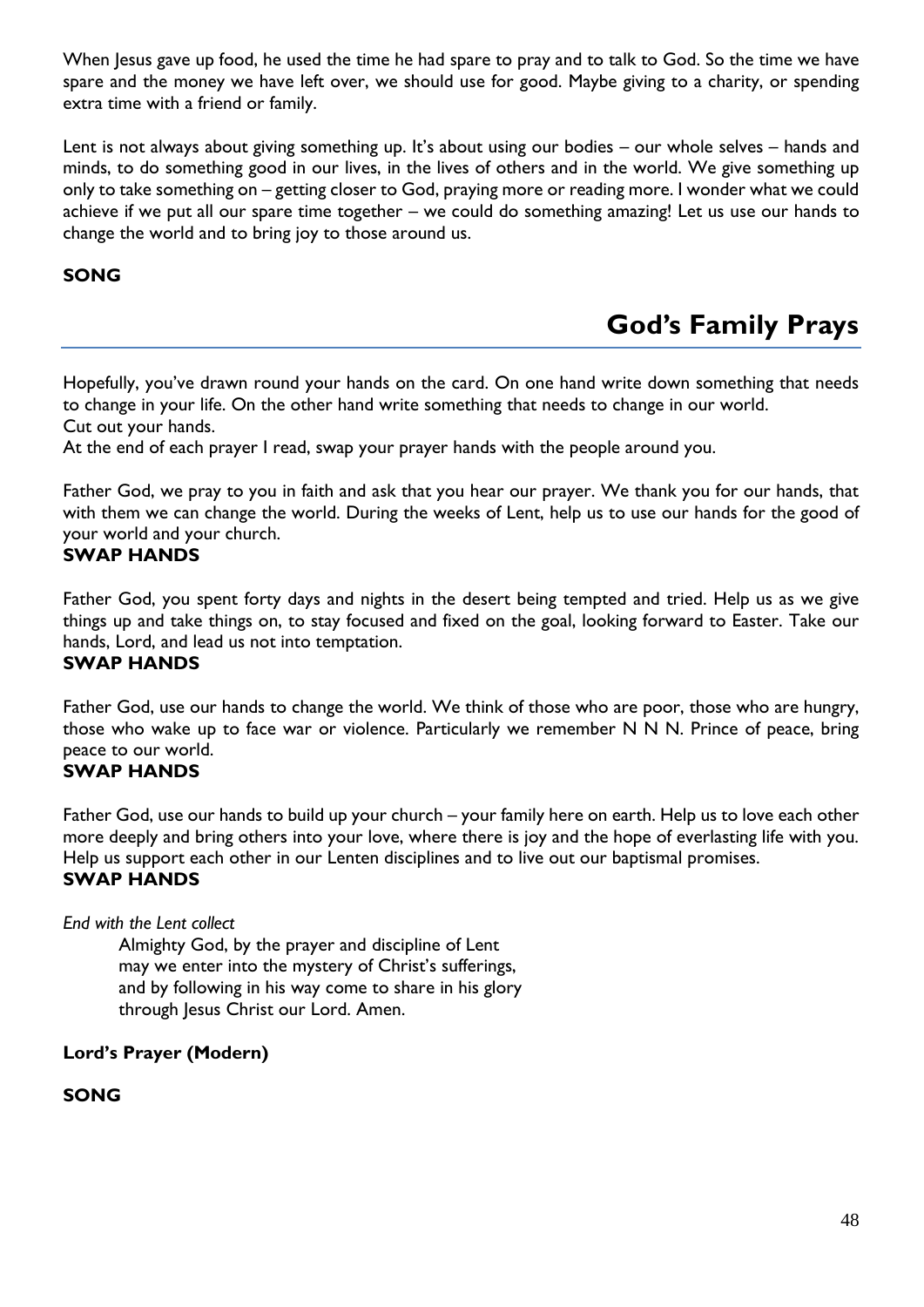### *If there is a returning baptism family, see Leader's Insert*

### **All We believe in God the Father, from whom every family…**

### *Church Family Notices can be shared here.*

### *Blessing:*

*+ May Christ give you grace to grow in holiness, to deny yourselves, take up your cross and follow him; and the blessing of God Almighty… Amen.*

### **SONG**

### **Song Suggestions:**

Forty day and forty nights (trad) Longing for light (Farrell) I am a new creation (trad) Take my life and let it be (trad) In Christ alone (Getty) Beauty for brokenness (Kendrick) From heaven you came (Kendrick)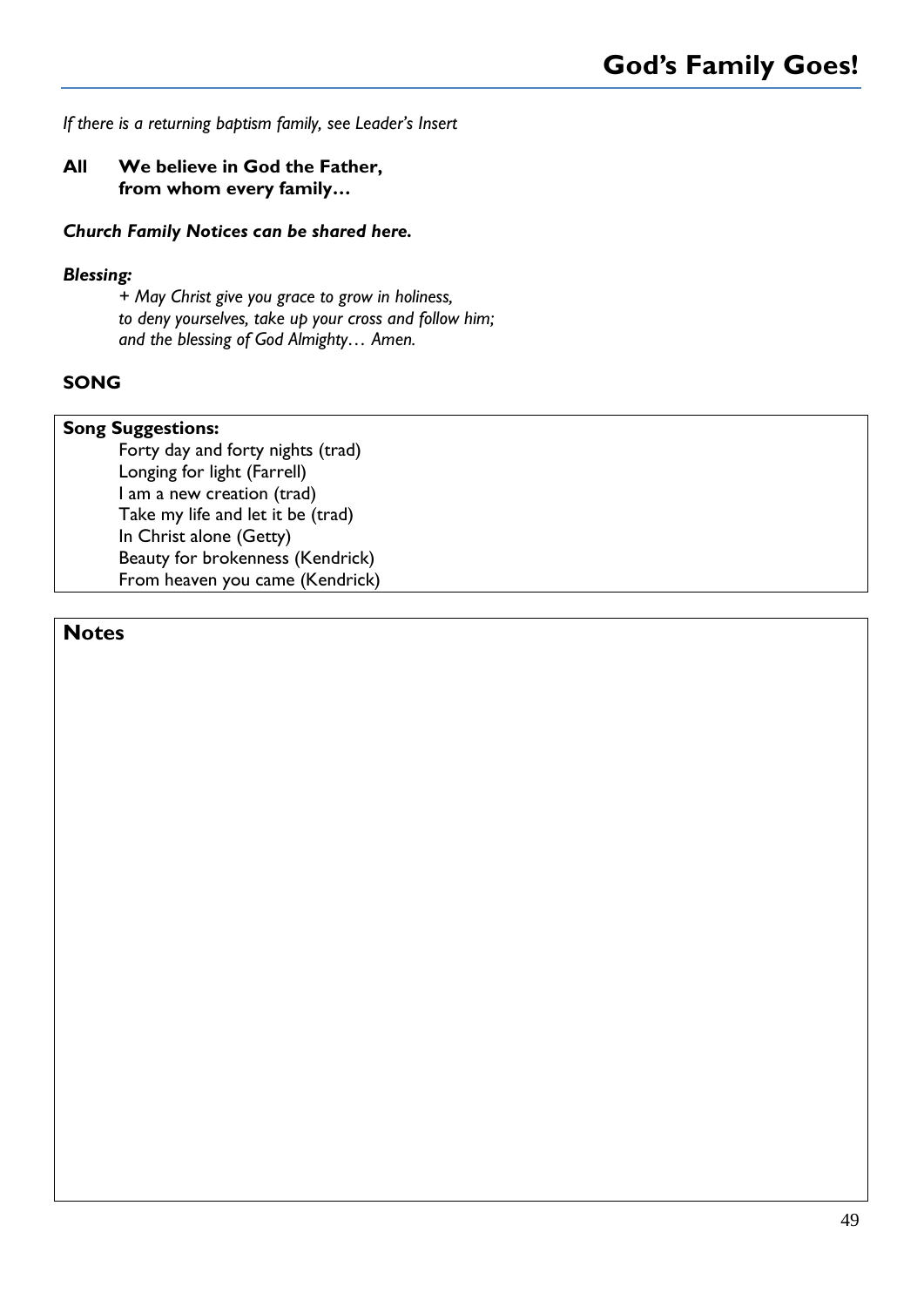### *April – Easter (when not Communion)*

### **What you'll need for this service:**

- $\triangleright$  Small eggs for an Easter Egg hunt.
- $\triangleright$  A2 card and marker pens (Talk 2 option)

### **Before the service:**

- ➢ Remember to pray together or to encourage prayer amongst all your team groups.
- $\triangleright$  Hide the Easter eggs inside or out (check the weather!)
- ➢ Prepare an example cardboard testimony (Talk 2 option)

### **God's Family Gathers**

*Give a warm welcome to the church. Point out the toilets if you need to. Draw attention to the Welcome Cards. Keep other notices for the end.*

> Grace, mercy and peace from God our Father and the Lord Jesus Christ be with you. **And also with you.**

*Ask if anyone has any family church news – this may include birthdays. Introduce the theme and lead into…*

We admit that we sometimes say terrible things…

### **All Father, forgive us.**

We do foolish and silly things…

### **All Father, forgive us.**

*+ May Almighty God have mercy upon you, pardon and deliver you from all your sins, confirm and strengthen you in all goodness and bring you to life eternal, through Jesus Christ our Lord. Amen.*

### **SONG**

### **God's Family Listens**

**Readings:** Acts 10:34-43 and Luke 24:1-5

### **Talk 1**

Last month, we made Lent hands, and wrote our prayers on them. Prayers that could change our lives and prayers that could change the world.

Jesus, on the cross, used his hands. Into those hands horrible nails were driven through and he hung on the cross, slowly dying. They were the same hands that created the universe. At Easter, we celebrate that Jesus didn't stay dead, but that he rose from the grave and that he lives now, that he is with us now.

Jesus' new life helps us to lead a new life too. We've all said at some point that we want another chance, to start again, a second chance to get things right in life. Well, Jesus gives us that chance. He has promised that he will never leave us, that he will be with us forever. He said that he had come to help us live life to the full, life in all its fullness. He even said to the robber on the cross next to him, you will be with me in heaven!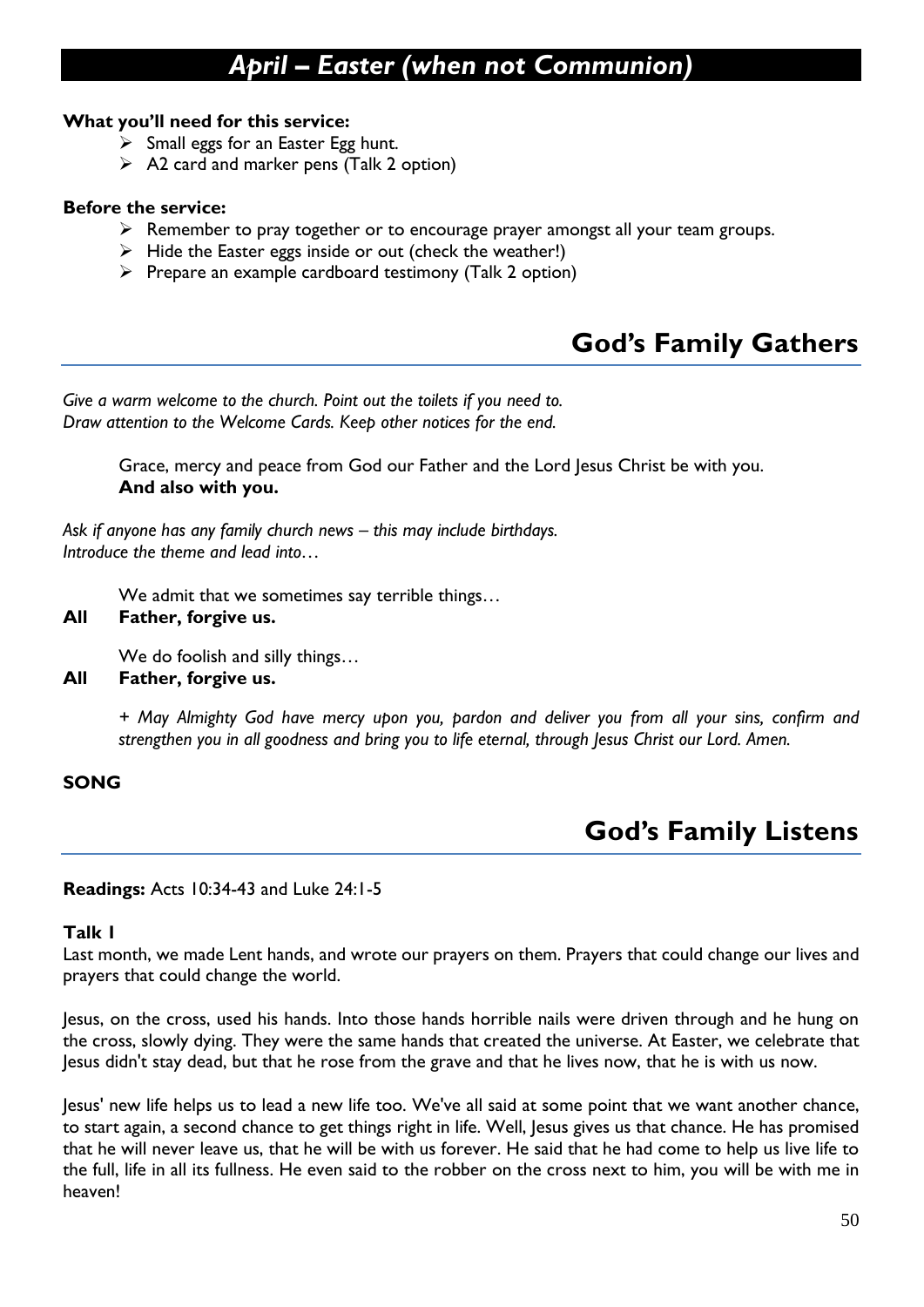So what is holding you back from living life to the full? Maybe you're worried about money, or work. Maybe you've got a lot on your plate at the moment. Relationships, or waiting to hear from the doctor about results. Sometimes life can be rubbish, we have to admit that. Elsa from Frozen would say 'let it go!' But Jesus, by rising from the tomb says that that will just not do! That that isn't the way life is meant to be. The empty grave is a sign that we can start again in life because God loves us and wants us to love him too. That there is now no barrier between us and God, that he hears our prayers, that he can help us in life.

Christians still face problems, we still have to go through life like anyone else. But Jesus has promised that it can be better, it can be different and one day it will be.

Knowing Jesus Christ brings new life. We not only start again, but we can be a new creation.

We need to be people who live like we believe that. We need to be people who live life saying Life has won over death! Love has won over fear! And that God has won over evil!

If you've never had that chance to live your life saying those things, today is the day to start. Do not leave this Church today without meeting with God, without letting him change your life. Maybe you've never prayed before. Maybe you feel empty at the minute. Jesus says I love you. Do not leave here without declaring that you love him too. Loving Jesus over everything else in life is difficult, but his bursting from the tomb has proven that he loves us more than anything else in all of creation.

Jesus, on the cross, said 'it is finished.' He was right. His work is finished, but it is far from over. The rest is down to us. What will you choose?

Alleulia, Christ is risen! **He is risen indeed, alleluia!**

### *OR Talk 2*

Last month, we made Lent hands, and wrote our prayers on them. Prayers that could change our lives and prayers that could change the world around us.

Jesus, on the cross, used his hands. Into those hands horrible nails were driven through. They were the same hands that created the universe. On Easter Day, today, we celebrate that Jesus didn't stay dead, but that he rose from the grave and that he lives now, that he is with us now. He showed his hands to his frightened friends. They knew it was him because they saw the marks where the nails had been.

Transformation – from death to life. From a cold tomb to a new life. When we know Jesus our lives can be transformed too. He can change us into better people if we let him. I wonder how you have been transformed?

*Cardboard testimonies – on a large piece of card write on one side what life is like before God, or before change. On the other write how God can change and transform us or others. 'From darkness… into light', 'eyes shut… God opens.' It doesn't need to be hugely personal, but to focus in on how our Risen Lord transforms and changes us. Write it really big with your marker pen.*

*Some examples: I was told God can't – God told me he can! I felt alone – God is my comfort Struggle to make friends – Jesus shows me how Felt unloved – God so loved the world The world shuts doors – God opens doors.*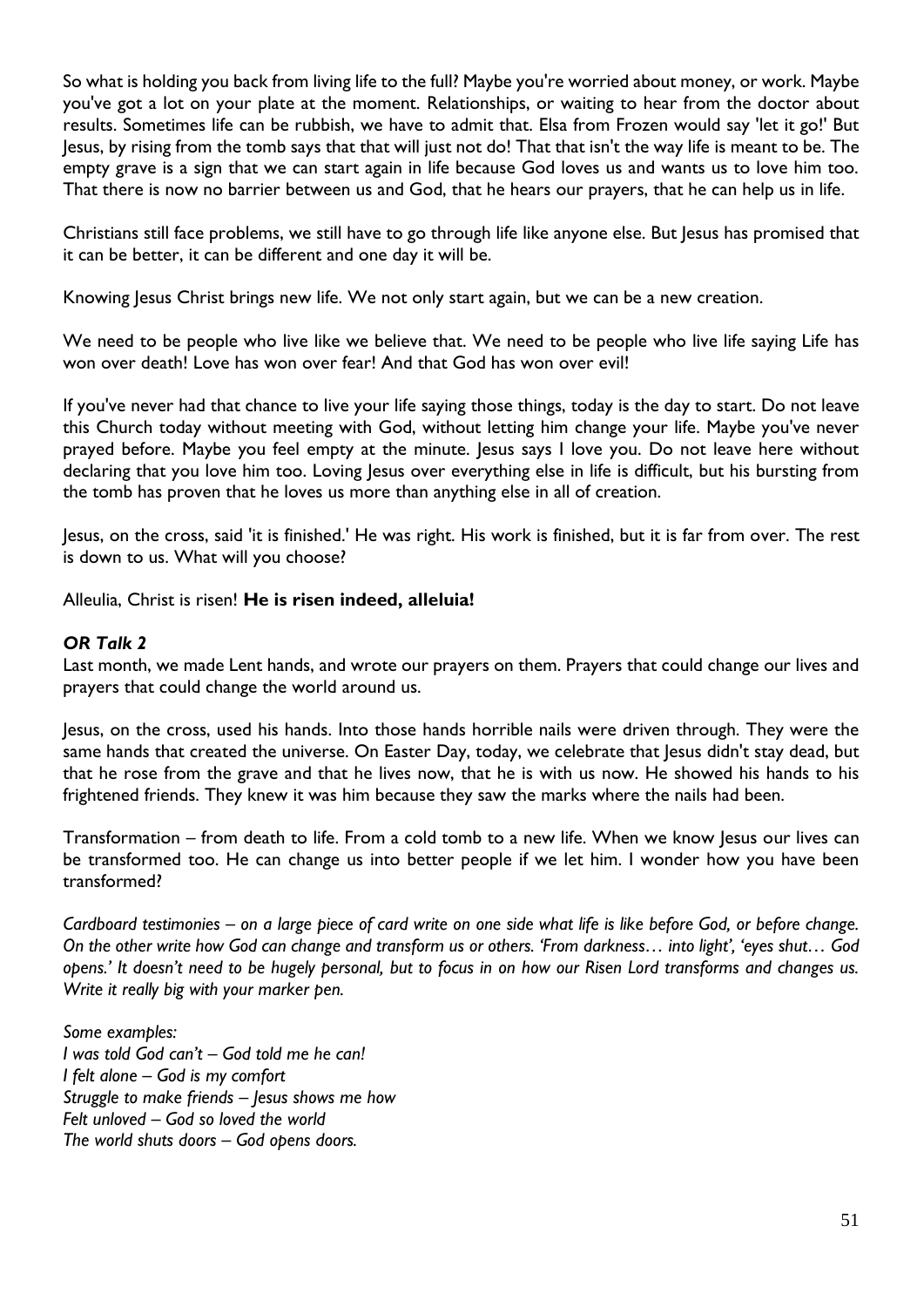*When people have finished writing their testimonies, invite people to the front (if they want to) to show their cards, negative side first. Demonstrate first, allowing people time to read each side. Prep a few people before the service to come forward to encourage others to do so. This can be surprisingly powerful, allow space and time, or use it as the prayers if you wish.*

### **SONG**

**God's Family Prays**

Loving God, we praise you for Easter, this time of praise, this time of thanksgiving, Easter that changes the way we think, the way we act, the way we live that changes everything.

And so we pray now for change in our world, for change in all those places where there is human need. We pray for the poor, the homeless, the sick and the hungry.

We pray for the victims of war, for refugees, for divided communities and countries.

We pray for the holy Church, for *N* and *N* our bishops and for N and N our priests, for our Churchwardens *N, N, N, N* and for all who help lead the Church in this place.

We pray for the sorrowful, the fearful, the troubled in heart and mind. Those who are sick or ill at this time... N and N

We pray for the oppressed, for those persecuted for being Christians, the imprisoned and the exploited.

Living Lord, may the truth of Easter Day break into each and every one of these situations and into our own lives, bringing help and healing, strength and support, comfort and courage, hope and peace, faith and freedom, love and life the change that you alone can bring.

*End with the Easter collect*

God of glory, by the raising of your Son you have broken the chains of death and hell: fill your Church with faith and hope; for a new day has dawned and the way to life stands open in our Saviour Jesus Christ. Amen.

### **Lord's Prayer (Modern)**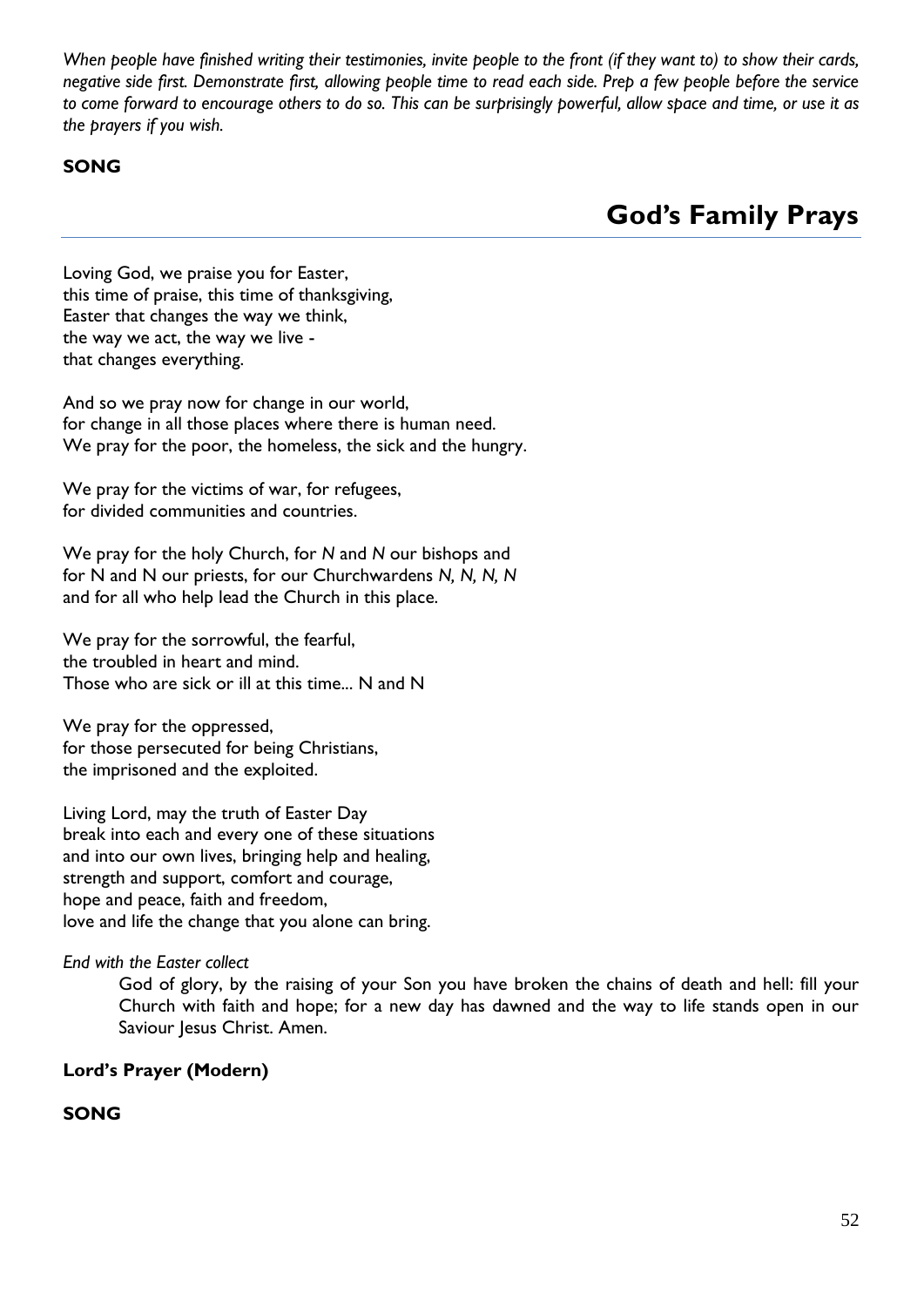*If there is a returning baptism family, see Leader's Insert*

### **All We believe in God the Father, from whom every family…**

### *Church Family Notices can be shared here.*

### *Blessing:*

*+ God, who through the resurrection of our Lord Jesus Christ has given us the victory, give you joy and peace in your faith; and the blessing of God Almighty… Amen.*

### **SONG**

### **Song Suggestions:**

Christ the Lord is risen today (trad) Alleluia, give thanks to the risen Lord (trad) Jesus lives! thy terrors now (trad) Thine be the glory! (trad) Our God is a great big God (Hemming) He is risen! (Baloche/Kendrick) *Any other Easter hymns/songs*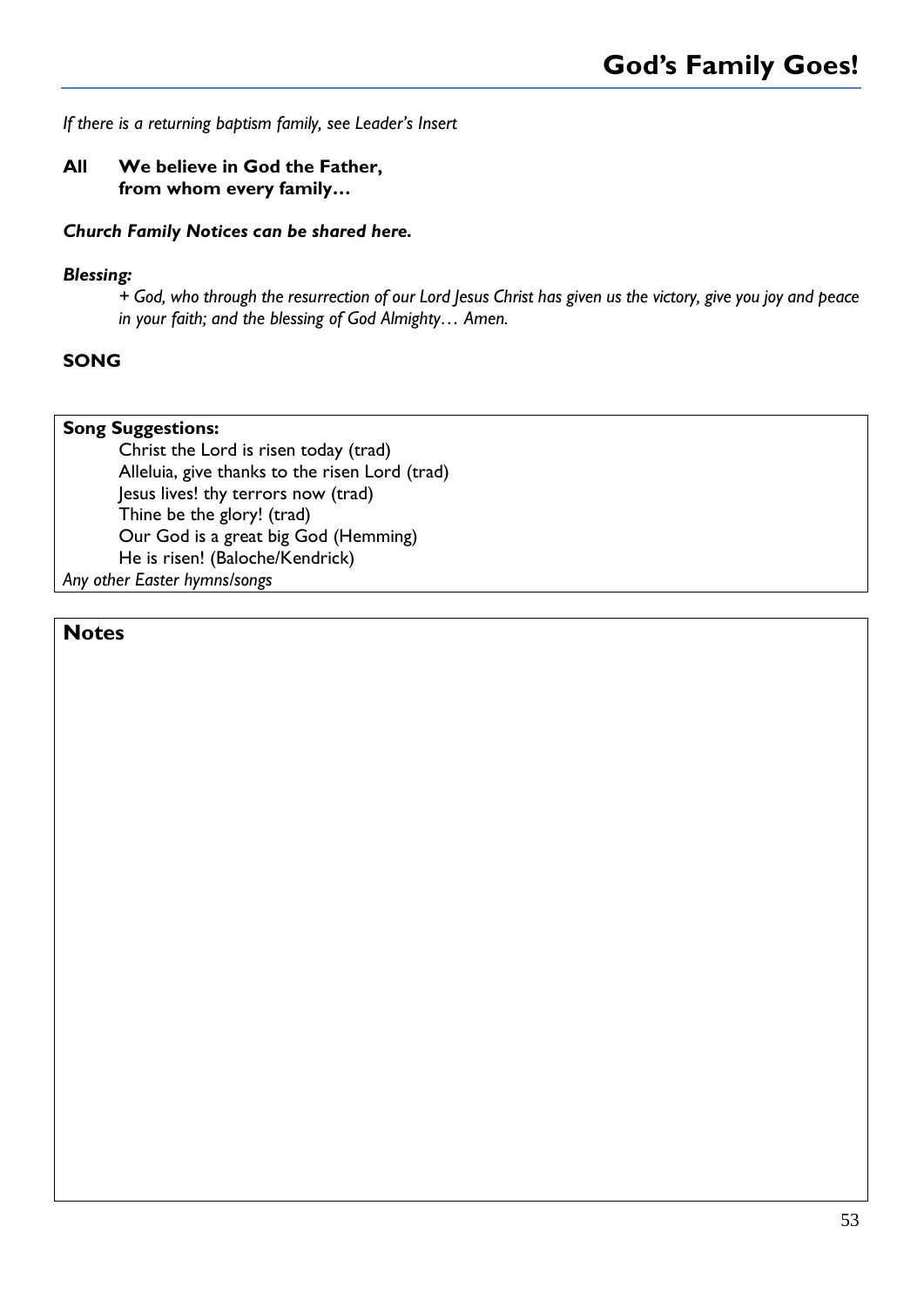### *May - Pentecost*

### **What you'll need for this service:**

- $\triangleright$  Biodegradable balloons, helium, string, tags.
- ➢ Pens.

### **Before the service:**

- ➢ Remember to pray together or to encourage prayer amongst all your team groups.
- $\triangleright$  Fill some of the balloons with helium and attach them to the ends of the pews/seats down the church aisle.

### **God's Family Gathers**

*Give a warm welcome to the church. Point out the toilets if you need to. Draw attention to the Welcome Cards. Keep other notices for the end.*

> Grace, mercy and peace from God our Father and the Lord Jesus Christ be with you. **And also with you.**

*Ask if anyone has any family church news – this may include birthdays. Introduce the theme and lead into…*

We admit that we sometimes say terrible things...

### **All Father, forgive us.**

We do foolish and silly things…

### **All Father, forgive us.**

*+ May Almighty God have mercy upon you, pardon and deliver you from all your sins, confirm and strengthen you in all goodness and bring you to life eternal, through Jesus Christ our Lord. Amen.*

### **SONG**

### **God's Family Listens**

### **Reading:** Acts 2:1-7 & 43-47

### **Talk**

The disciples were waiting in a room, probably scared to tell anyone about Jesus in case they were laughed at, or worse, even killed.

When the Holy Spirit came upon them they were filled with indescribable feelings, emotions and excitement. So much so they couldn't control it. It was overflowing. From that room they went into the streets and they found they could tell people about Jesus in languages they never thought they could speak. They were able to show the love of Jesus in ways they once couldn't – they healed people, they baptised people, they told people from every country about what had happened to Jesus – that he lived, he died and that he rose again from the dead.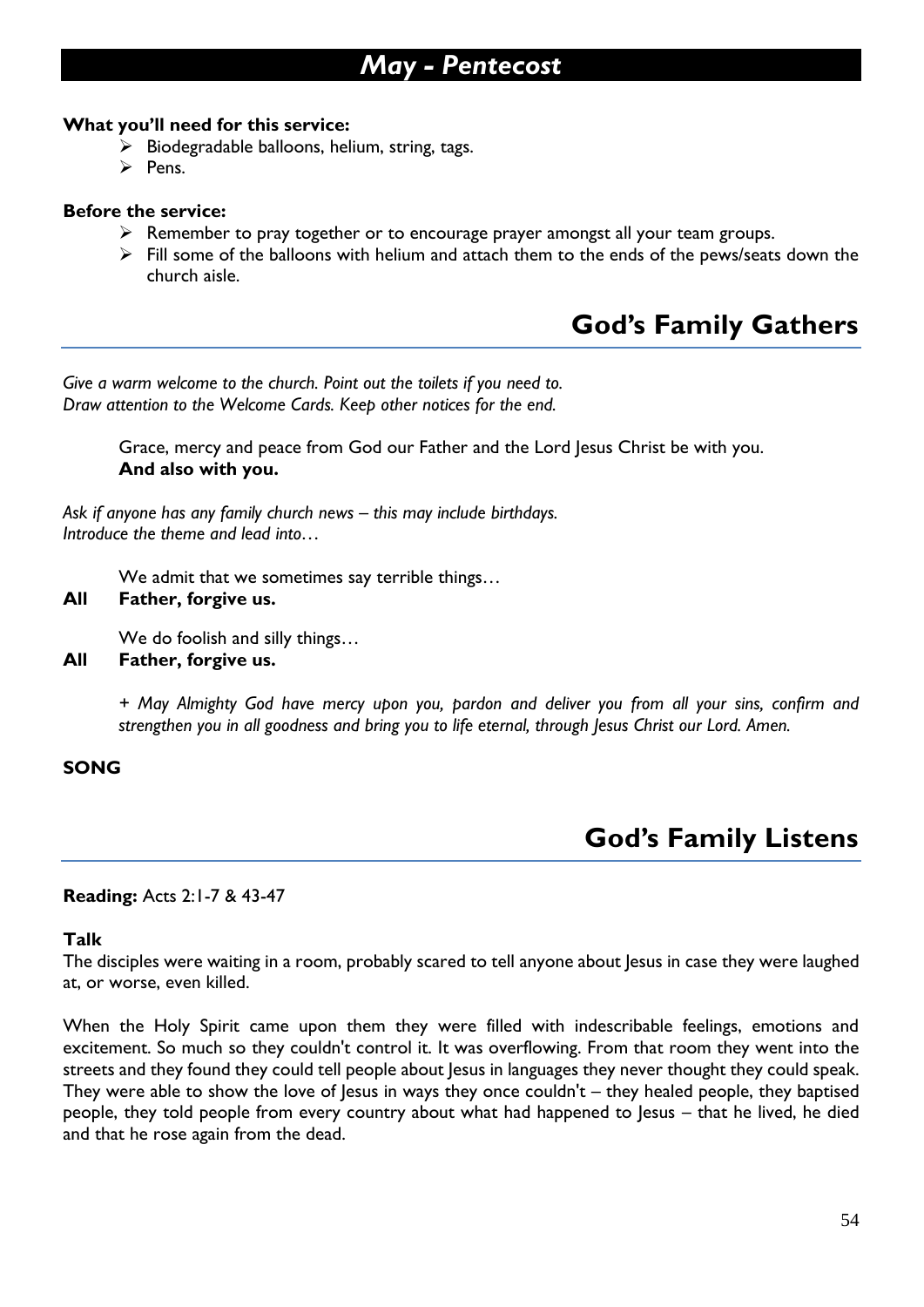The Spirit had given them power that was beyond human grasp: a power that only comes from God alone. We can have that power too. How many times have we felt like the disciples in that upper room? A bit embarrassed to say you go to church, or that you've been baptised, or that you love God.

The power that the Holy Spirit gives us, if we truly believe and trust in God, can help us be confident in what we believe, not to be ashamed of Jesus, but to be bold and strong. When we do that, we find that we can do things we once thought distant and for someone else to do. Like feeding the hungry, clothing the homeless, helping the elderly; we find that we can be extraordinarily generous. Of course anyone in the world can be like that and do those things. That's true, but not everyone can do it and show Jesus' love, which makes it all the more powerful.

The Holy Spirit is with us now and he empowers us to stand for Jesus, to love him all the more and then to tell the world. He gives us gifts to do that. Not only does the Spirit bring love, generosity, patience, tolerance, kindness, but the Spirit of God also helps us to be teachers, pastors, listeners, talkers and preachers, church wardens, prayer people. He even strengthens with love those who give out the hymn books or make coffee. Which are you? Are you filled with the Holy Spirit? What is God asking from you today? Maybe you can join the readers team, do flower arranging, or join the welcome team?

Write a message on a tag – one that is uplifting and powerful. God loves you. God says you are perfect the way you are. It must mention God. Tie it to the end of a balloon and after this service, we will go and let them go outside so that those who find them can know about the power of the Holy Spirit too.

### **SONG**

### **God's Family Prays**

As we hold our balloons and look at them, we pray for our world. A world that doesn't believe that God loves it. A world that would rather fight instead of love. A world that often ignores the needy instead of help. We pray for N and N... Help those who come into positions of power to help the poor, those in need and the vulnerable.

As we hold and look at our balloons, we pray for God's church. We thank you for family and circles of friends and we ask a blessing on those who lead the church, that even more people may see that God loves them. We thank you for giving us your Holy Spirit, he brings us life and joy and comfort. Give us your Holy Spirit again and renew our strength and our love for you.

As we hold and look at our balloons, we pray for those in need. The sick, the ill, those whom we love who need our prayers, especially for N and N. Those suffering from cancer, those who face death. Send your Holy Spirit into their lives and bring healing and wholeness.

### *End with the Pentecost collect*

Holy Spirit, sent by the Father, ignite in us your holy fire; strengthen your children with the gift of faith, revive your Church with the breath of love, and renew the face of the earth, through Jesus Christ our Lord.

### **Lord's Prayer (Modern)**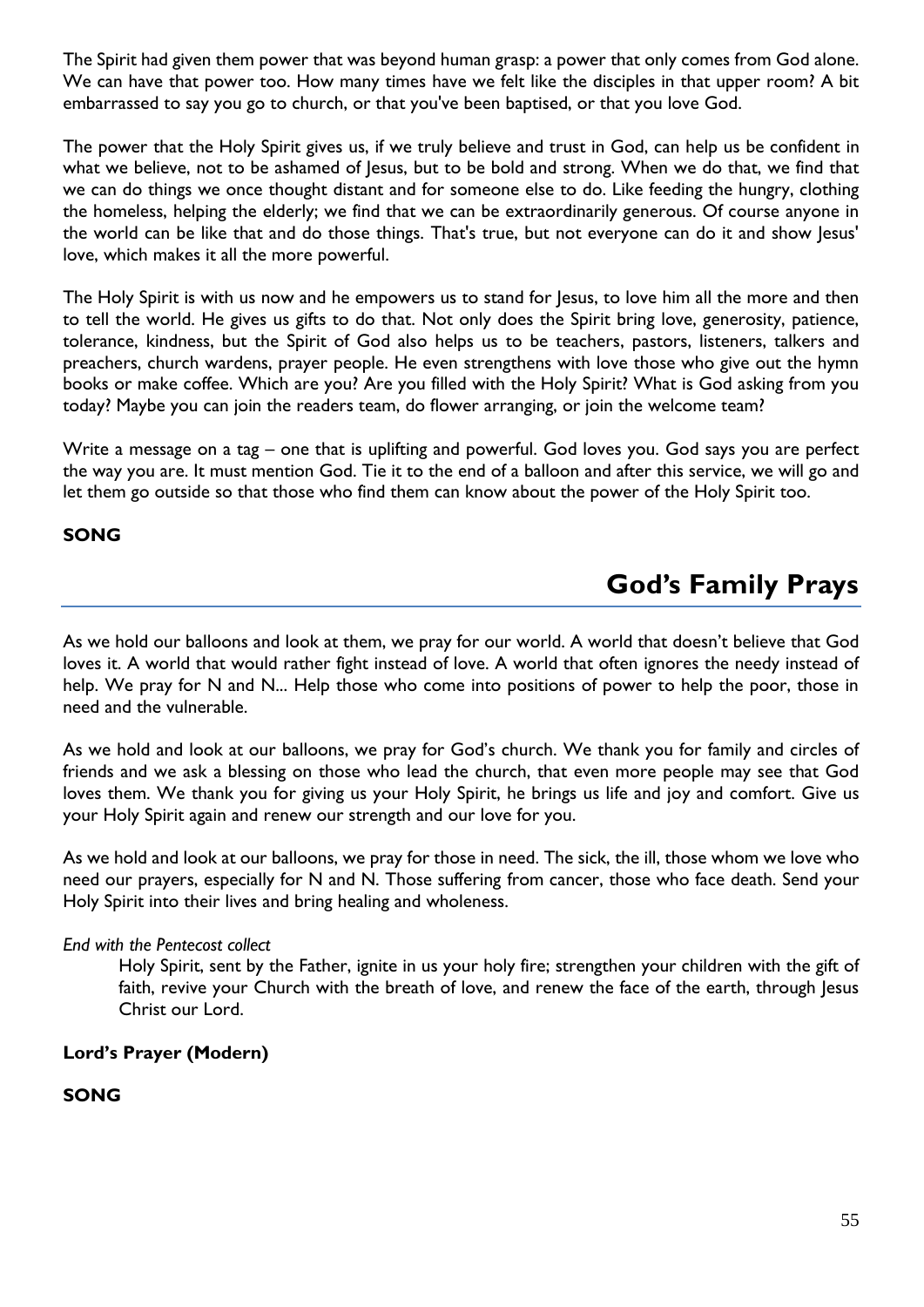*If there is a returning baptism family, see Leader's Insert*

### **All We believe in God the Father, from whom every family…**

### *Church Family Notices can be shared here.*

*Go outside to let go of your balloons!*

### *Blessing:*

*+ The Spirit of truth lead you into all truth, give you grace to confess that Jesus Christ is Lord and strengthen you to proclaim the word and works of God and the blessing of God Almighty… Amen.*

### **SONG**

#### **Song Suggestions:**

For I'm building a people of power (trad) The Spirit lives (Walk in the light) (trad) Alleluia! Sing to Jesus (trad) Breathe on me breath of God (trad) Holy Spirit (Getty) Holy Spirit we welcome you (Bowater)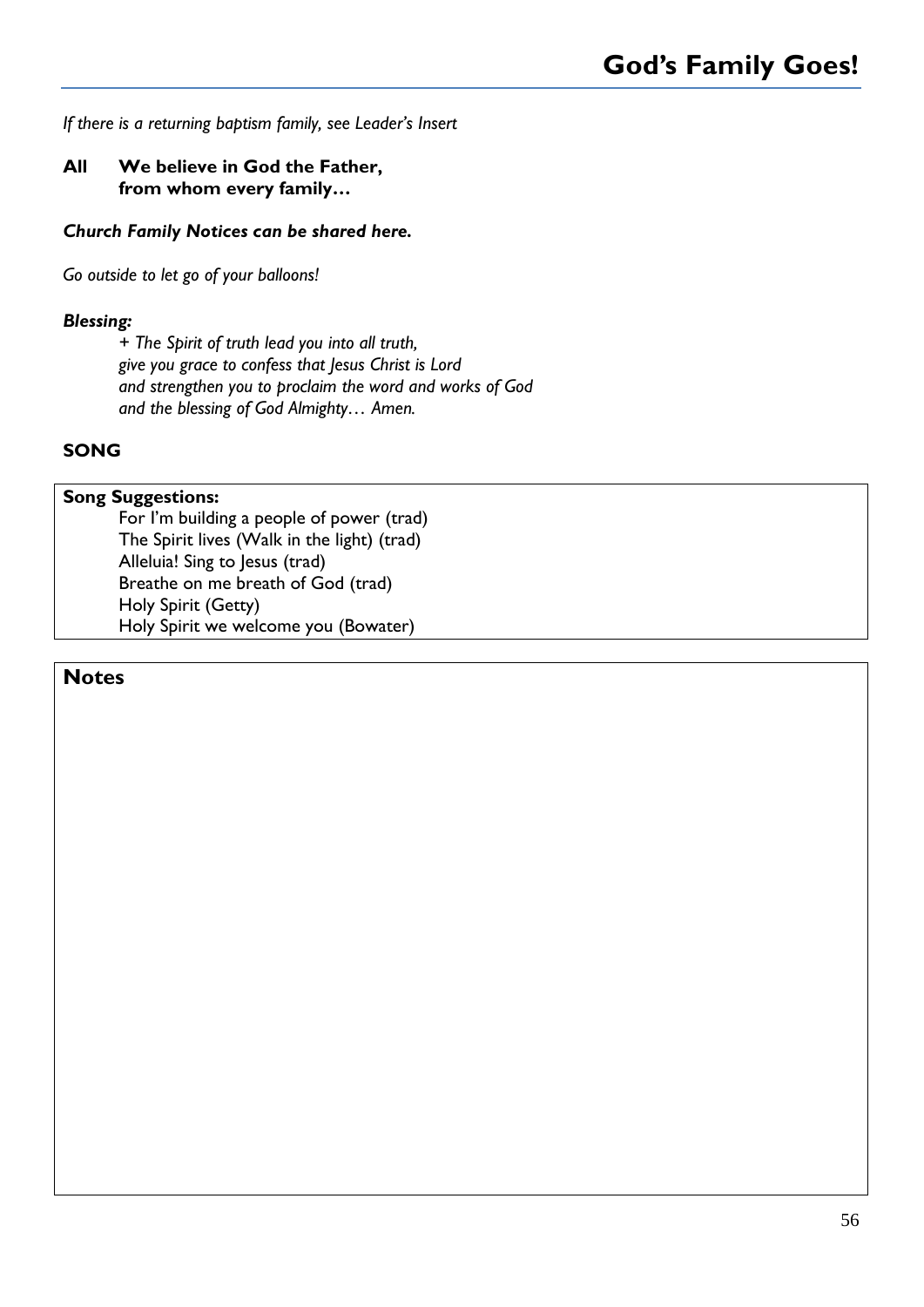### *June - Trinity*

### **What you'll need for this service:**

 $\triangleright$  An image of the Trinity, a Trinity knot or design (see USB)

➢ Pens.

➢ CD track: 'Three is the magic number' *Schoolhouse Rock* (play as people enter or leave church)

### **Before the service:**

- ➢ Remember to pray together or to encourage prayer amongst all your team groups.
- ➢ Prepare the image of the Trinity on A4 paper, one for each in the congregation (Prayers)

### **God's Family Gathers**

*Give a warm welcome to the church. Point out the toilets if you need to. Draw attention to the Welcome Cards. Keep other notices for the end.*

> Grace, mercy and peace from God our Father and the Lord Jesus Christ be with you. **And also with you.**

*Ask if anyone has any family church news – this may include birthdays. Introduce the theme and lead into…*

We admit that we sometimes say terrible things…

### **All Father, forgive us.**

We do foolish and silly things…

**All Father, forgive us.**

*+ May Almighty God have mercy upon you, pardon and deliver you from all your sins, confirm and strengthen you in all goodness and bring you to life eternal, through Jesus Christ our Lord. Amen.*

### **SONG**

### **God's Family Listens**

### **Reading:** John 16:12-15

#### **Talk**

If you've been to a fantastic place, or had the most beautiful meal you've ever eaten, or received the best present you've ever had, sometimes you want to describe it but you just can't. Sometimes, when you've experienced something amazing you can't find the right words to sum it up or describe it.

The word Trinity is one of the hardest of all Christian words to understand. It's made up of two words 'Tri' and 'Unity' – three in unity. It may be the hardest of all Christian words to understand, but it is the most important. It's a word we use to describe how God has worked in our world – as Father, Son and Holy Spirit. The word Trinity is the word we use to describe the best thing in our lives and in our world – God.

The Trinity, or God, draws us deeper and he wants us to draw close to him. We believe in a God who is personal and loving and close to us, yet a God who cannot be described in words.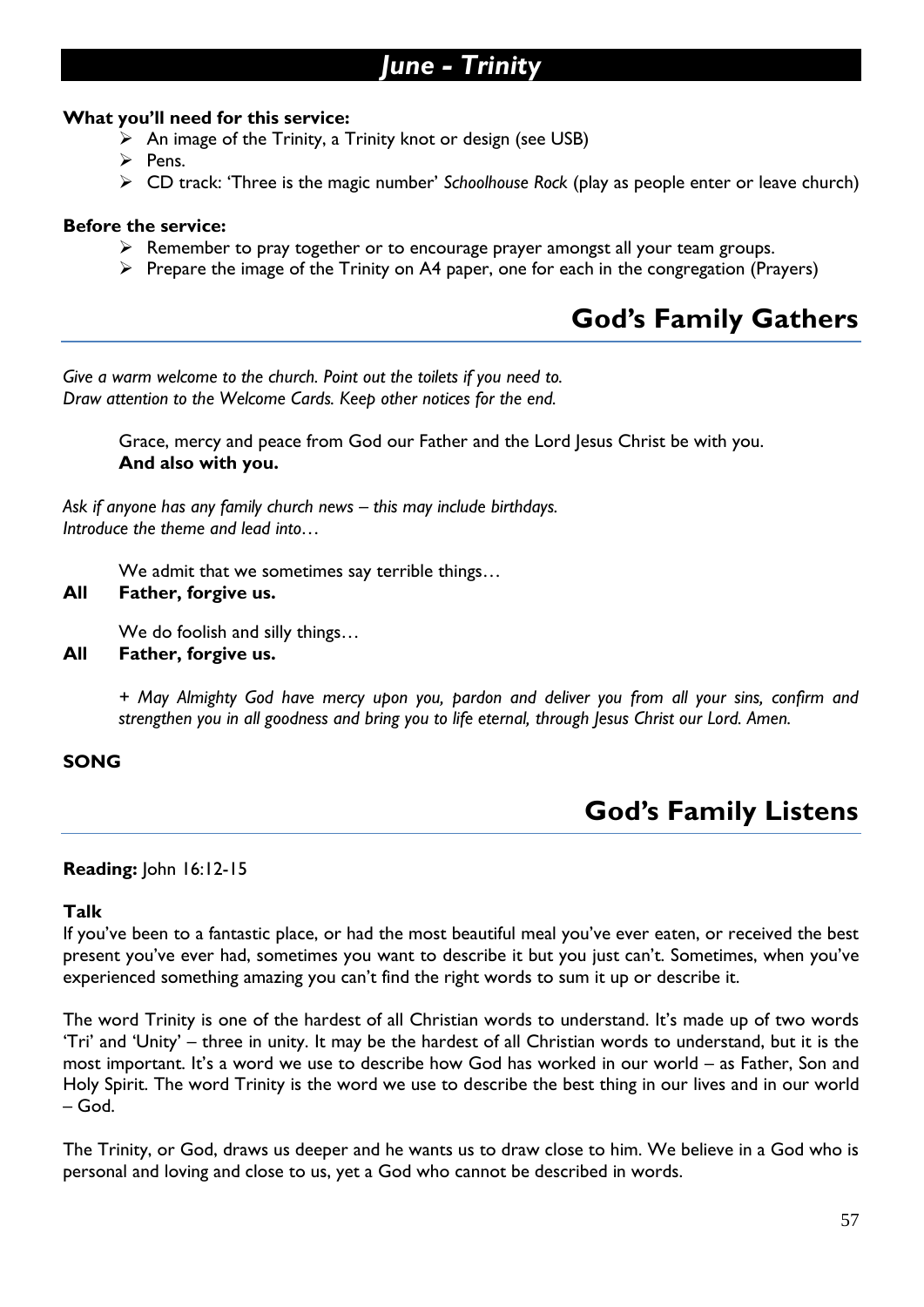God the Father, who creates and gives life to the universe. God the Son, who became flesh that we might see God. God the Spirit, who breathes deep within us and makes God known in the world.

The symbol you were given as you entered church was the Trinity knot, a symbol of the One God in Three. God invites us into himself, into the Trinity, to share his life and experience his love. How do you see God? How have you experienced or known God? What words do you use to say what God is like? Words like 'big' or 'unlimited'. Write those words on your Trinity symbol.

God already knows that we cannot find words to describe him, or sum him up. No words or language really do the job. The word Trinity helps us though. When we've known and seen God working as Father, Son and Spirit, we can call him our own – we can call him our God.

Through Jesus we have access to the Father by one Spirit. Love of Jesus, fill us. Holy Spirit, guide us. The will of the Father be done. Amen.

**SONG**

### **God's Family Prays**

Let us pray, holding our Trinity symbols in our hands:

Love of Jesus, fill us. Holy Spirit, guide us. The will of the Father be done. Amen.

You are God the creator, giving us richly all things to enjoy. You are Christ the Saviour of the world, made flesh to set us free. You are the Spirit of truth and love, willing to dwell in us. You are holy and blessed. One God, eternal Trinity, be near to us, the people formed in your image.

Lord, you have chosen men and women to serve you in the ministry of your church and given them a perfect example in the person of your Son, Jesus: pour your blessings on… *our bishop… priests… congregations… benefice…*

Father of the universe we praise you for your creation, you have provided mankind with everything it needs for life and health. We remember all who bear the responsibility of leadership… We pray for peace in the world… We remember those who struggle against injustice…

Spirit of peace, comfort those who are suffering, sick or ill. We pray that they may be aware of your comforting presence and know that in your hands they are safe and loved. Lord, we pray for all whose life is saddened by the death of a loved one…

### *End with the Trinity collect*

Holy God, faithful and unchanging: enlarge our minds with the knowledge of your truth, and draw us more deeply into the mystery of your love, that we may truly worship you, Father, Son and Holy Spirit, one God, now and for ever.

### **Lord's Prayer (Modern)**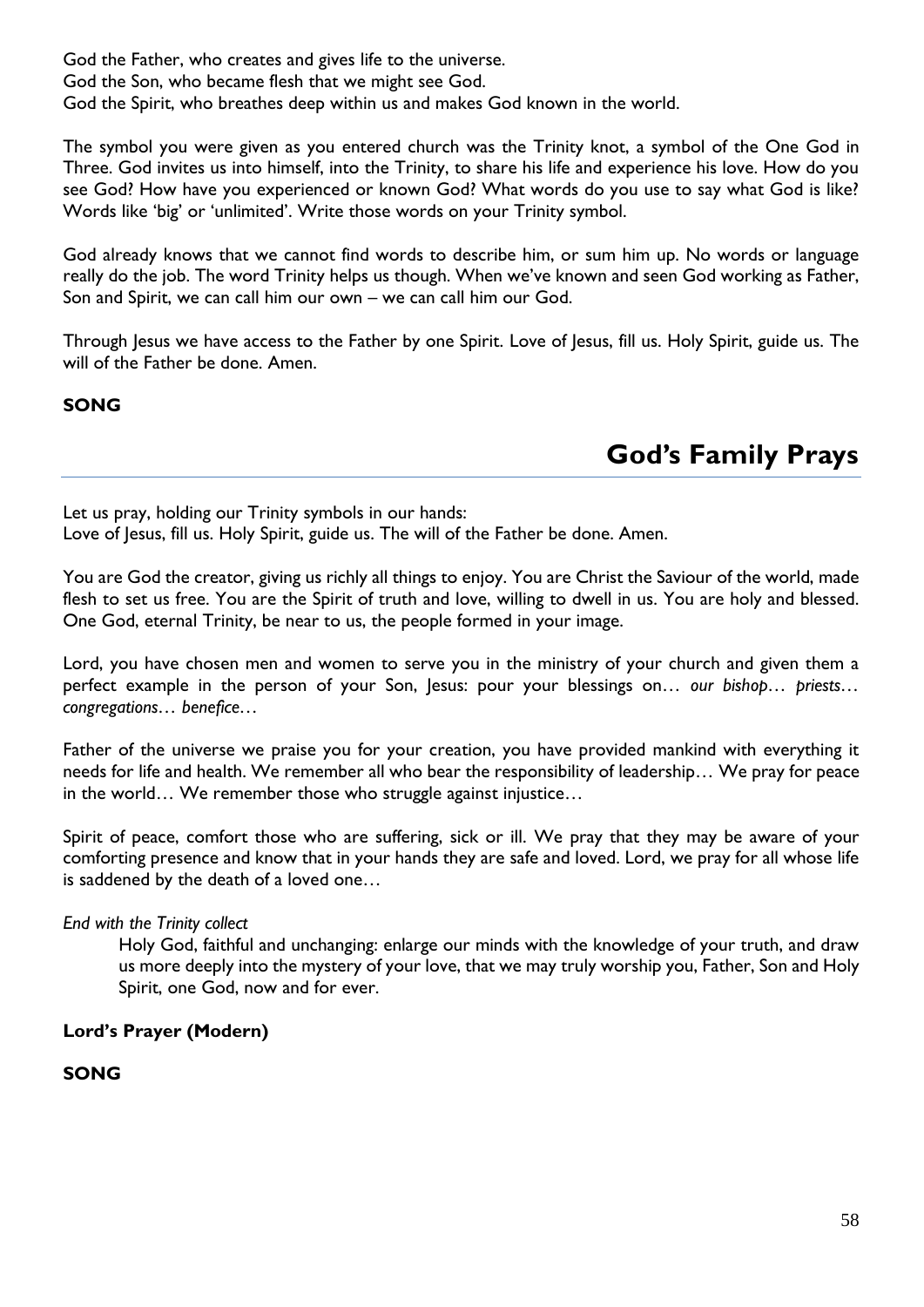*If there is a returning baptism family, see Leader's Insert*

### **All We believe in God the Father, from whom every family…**

### *Church Family Notices can be shared here.*

### *Blessing:*

*+ God the Holy Trinity make you strong in faith and love, Defend you on every side and guide you into truth and peace, and the blessing of God Almighty… Amen.*

### **SONG**

**Song Suggestions:** Holy, holy, holy (trad) Father we adore you Father we love you Father, Lord of all creation (Tune Abbotts Leigh) The splendour of the King (Tomlin) Thou whose almighty word (trad)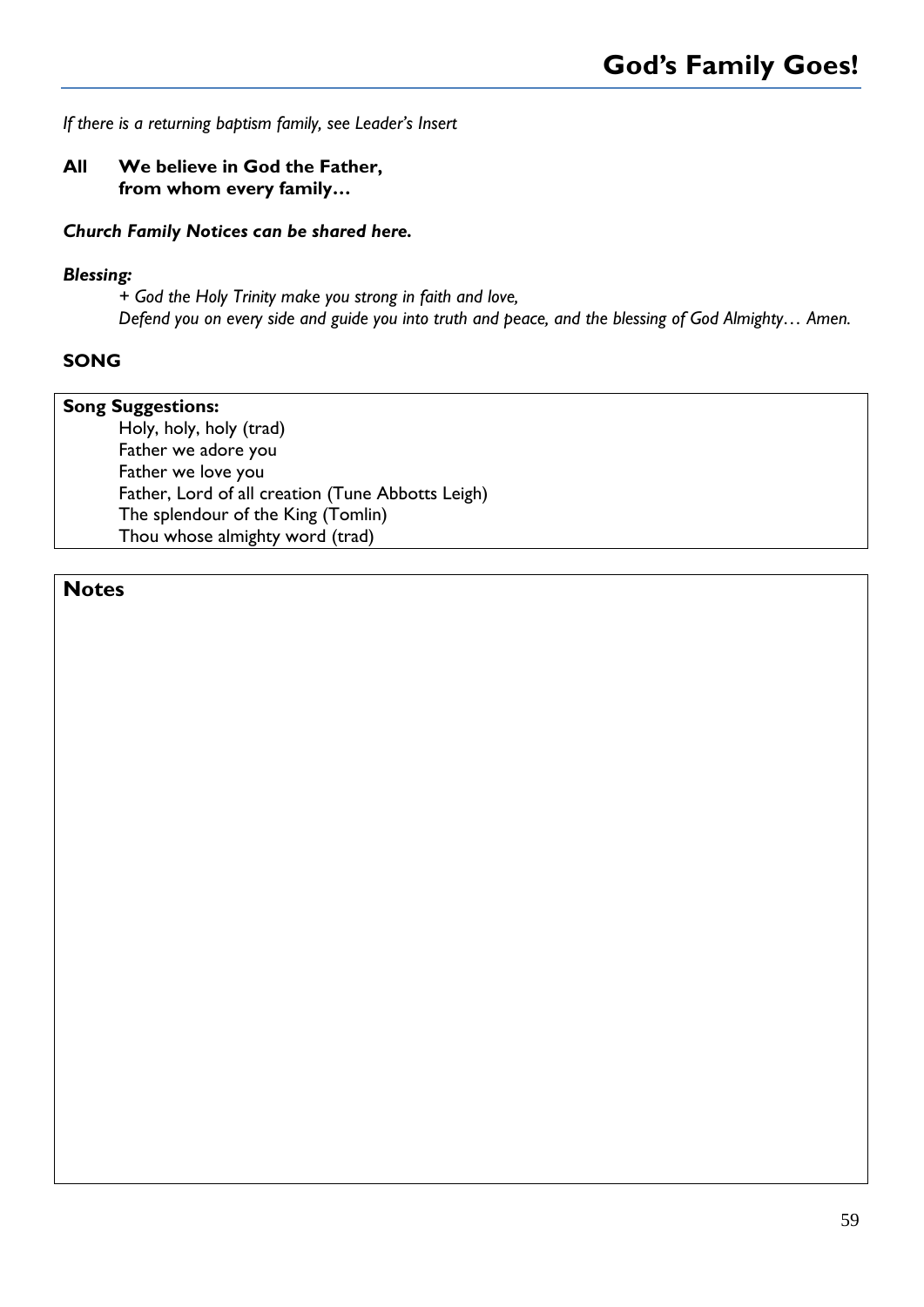### *July - Saints*

### **What you'll need for this service:**

- $\triangleright$  Paper chain strips (cut from scrap paper or use self-adhesive strips.
- $\triangleright$  Staplers (rather than tape, to speed things up!)

### **Before the service:**

- ➢ Remember to pray together or to encourage prayer amongst all your team groups.
- $\triangleright$  Put paperchain strips in pews.

### **God's Family Gathers**

*Give a warm welcome to the church. Point out the toilets if you need to. Draw attention to the Welcome Cards. Keep other notices for the end.*

> Grace, mercy and peace from God our Father and the Lord Jesus Christ be with you. **And also with you.**

Ask if anyone has any family church news – this may include birthdays. *Introduce the theme and lead into…*

We admit that we sometimes say terrible things…

### **All Father, forgive us.**

We do foolish and silly things…

**All Father, forgive us.**

*+ May Almighty God have mercy upon you, pardon and deliver you from all your sins, confirm and strengthen you in all goodness and bring you to life eternal, through Jesus Christ our Lord. Amen.*

### **SONG**

### **God's Family Listens**

### **Reading:** John 20:24-29

### **Talk**

There are people in life that we all admire and love. People we look up to and people we long to be like.

Those who love Jesus try to do as he has asked – to love God and to love our neighbours as ourselves. Some people devote their whole lives in trying to do this as best they can. Christians call these people Saints. Saints are people who try to follow Jesus as best they can.

We can all be saints! All of us here can try to follow Jesus as best we can  $-$  if we want to. There are some unusual and unlikely saints! (*Perhaps talk about an unusual example here.)* God calls people from all over the world, from all different backgrounds in many different ways. Some give up their belongings and live in poverty to follow him, some help others, some see miracles happen.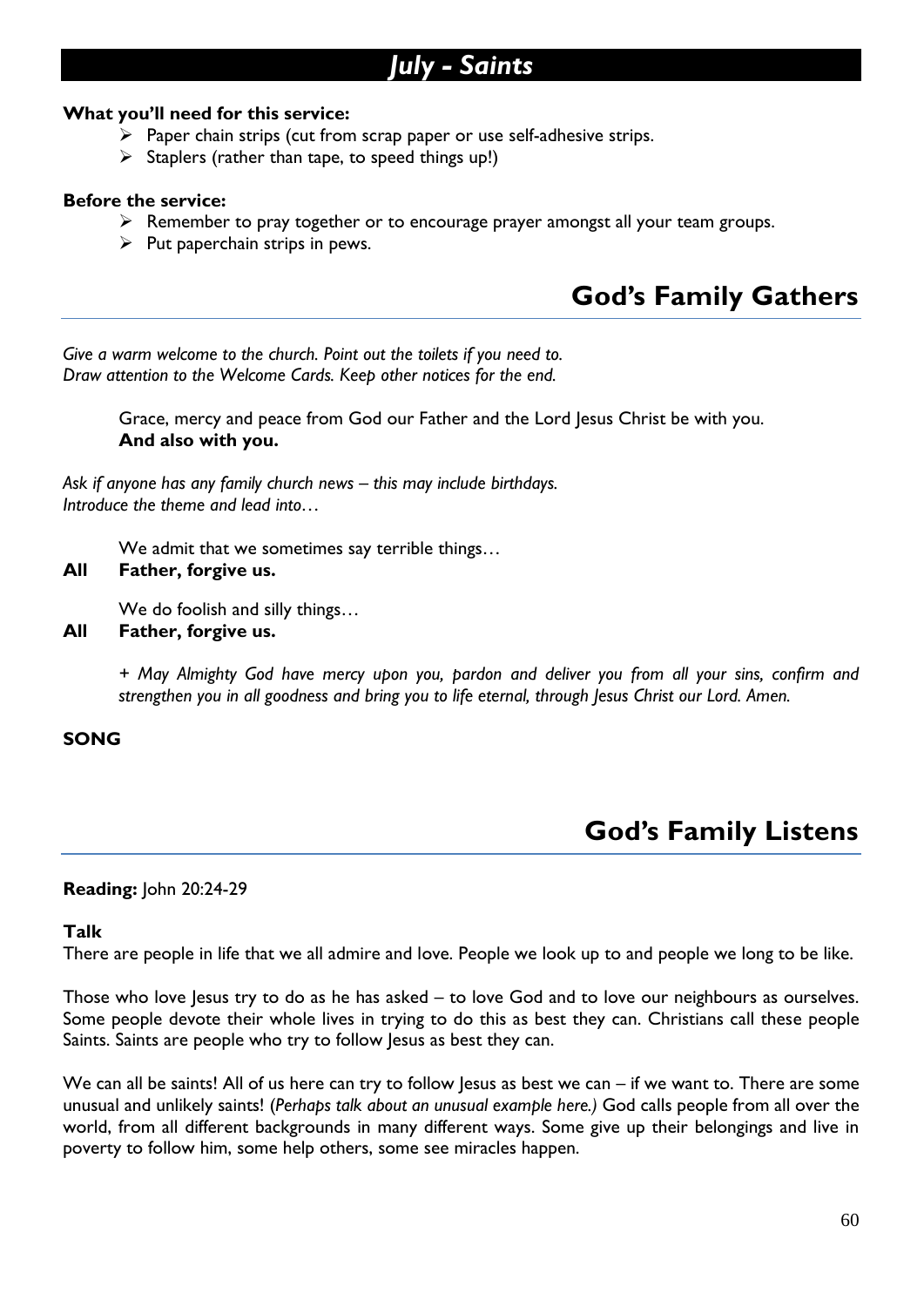Saint Thomas was a friend of Jesus. He had been with Jesus and known him intimately. He had touched Jesus' hands and seen Jesus in the flesh, you might say that they were good friends! After Jesus had died, he rose again from the dead and appeared to his closest friends in a locked room. Thomas saw Jesus, but he didn't believe it was Jesus: 'I will not believe unless I can touch where the nails went through his hands!' It was Jesus, alive again. Jesus held out his hands and Thomas was able to touch the scars.

We often call Thomas 'doubting Thomas', because he didn't believe it was Jesus. I wonder how we would have reacted if we were Thomas? I probably would have said the same! It's a ghost? Is it really Jesus, didn't he die?

God chose the doubting Thomas to be a saint, to be an example to point to to explain what it means to follow Jesus. Even people who question and doubt can follow him and can be called saints. In fact, we are all sinners, we all doubt. God can change sinners to become saints. Saints all point to Jesus, even if they are unusual, and it's important to keep Jesus in the centre of all we do.

In your pews you'll find some paperchains. The bible says we are surrounded by a great cloud of witnesses, and this cloud cheers us on as we try to follow Jesus. You may know some people who are already in this great cloud of saints. And we can be saints too, if we strive to follow Jesus. In your pew you'll find some strips of card. Take one each, write your name on it and make a circle or link from it. This link represents us. In our prayers in a bit, we will be linking these to others to form one long chain. This reminds us that Jesus makes us one – that we are sinners wanting to be saints – that we are all linked together and therefore have great strength in Jesus.

### **SONG**

### **God's Family Prays**

Father God, we thank you for all the saints who have gone before us to help show us how to follow Jesus more closely. We thank you that you call us to be saints too, loving God and loving our neighbour. **Join your own link to the person or people next to you.**

Father God, we thank you for your church which is a community of people trying to be saints. We thank you for our bishops N and N, for our priests N and N, our churches and for all who try and show us the way to want us to follow you. **Join your longer chain to those in the pew behind.**

Father God, we thank you that you promise to hear our prayers. We ask special prayers for those who are suffering or ill at this time, especially remembering today N and N. Comfort and guide them in their time of need. **Join the even longer chain to those in the opposite pews.**

Father God, we thank you for those who have gone before us who have been an example to us. May we also share in the prize of heaven to join that great cloud of witnesses and saints. **Hopefully we can join the ends of the chain to make one chain! Hold the chain up high…** *You may have one chain joined in many parts!* **Lord's Prayer (Modern)**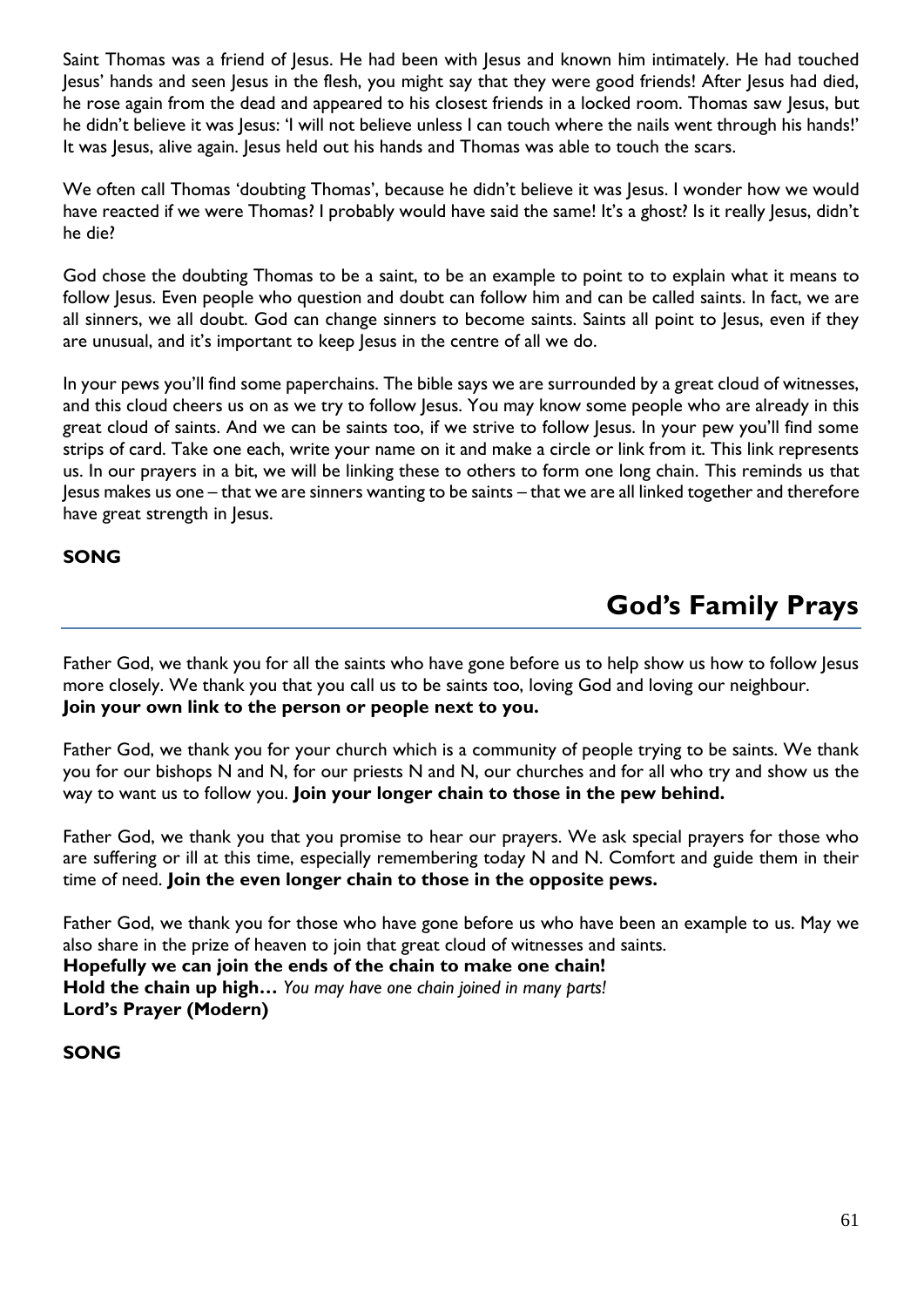*If there is a returning baptism family, see Leader's Insert*

### **All We believe in God the Father, from whom every family…**

### *Church Family Notices can be shared here.*

### *Blessing:*

*+ May Christ who makes saints of sinners, who has transformed those we remember today, raise and strengthen you that you may transform the world; and the blessing of God Almighty … Amen.*

### **SONG**

**Song Suggestions:** For all the saints (trad) My hope is built on nothing less (Cornerstone) (Tomlin) Amazing Grace (trad) Holy, holy, holy (trad) Praise, my soul the king of heaven (trad) Jesus, is the name we honour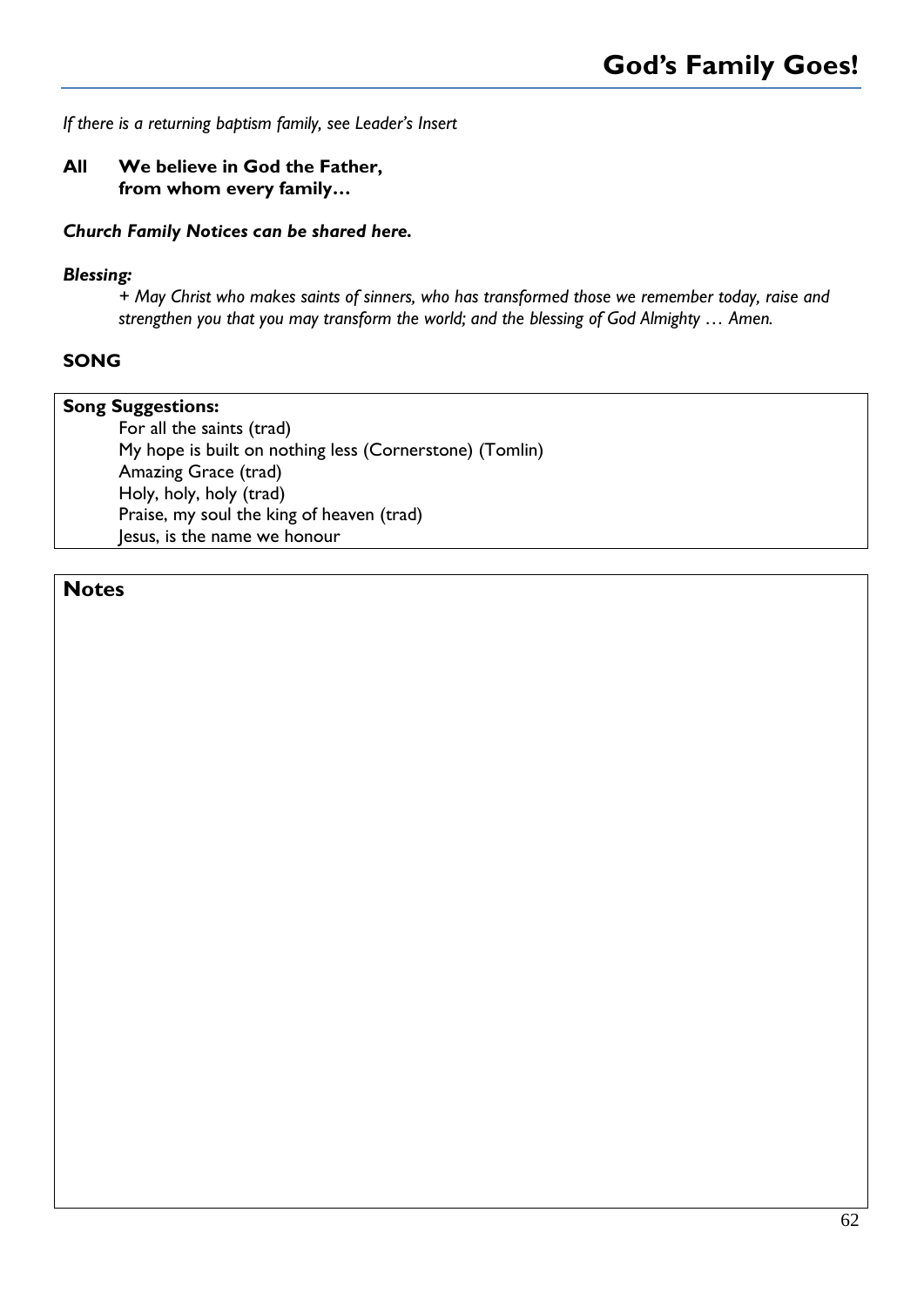### *August – Jesus at the beach!*

### **What you'll need for this service:**

- ➢ Have a few buckets and spades and blow up beach toys!
- ➢ Print out the I AM signs found on your USB stick.
- ➢ You'll need the following for each person (Talk and Prayers)
	- o *chunk of bread*
	- o *small t-light*
	- o *picture of a gate*
	- o *some wool*
	- o *small heart*
	- o *rolled up maps*
	- o *small bunch of grapes*
	- o a small paper bag to put the above in.

### **Before the service:**

➢ Remember to pray together or to encourage prayer amongst all your team groups.

### **God's Family Gathers**

*Give a warm welcome to the church. Point out the toilets if you need to. Draw attention to the Welcome Cards. Keep other notices for the end.*

> Grace, mercy and peace from God our Father and the Lord Jesus Christ be with you. **And also with you.**

*Ask if anyone has any family church news – this may include birthdays. Introduce the theme and lead into…*

We admit that we sometimes say terrible things…

### **All Father, forgive us.**

We do foolish and silly things…

### **All Father, forgive us.**

*+ May Almighty God have mercy upon you, pardon and deliver you from all your sins, confirm and strengthen you in all goodness and bring you to life eternal, through Jesus Christ our Lord. Amen.*

### **SONG**

### **God's Family Listens**

### **Reading:** John 6:24-35

### **Talk**

Well its holiday season! We love going to the beach – who loves going to the beach? I love watching the waves – every one of them is different. I love the noise they make too. I love watching people build sandcastles and swimming in the sea. *Hand out the beach items.*

Well in today's reading, Jesus goes to the beach! Well, almost. Jesus spent a lot of time in Galilee, preaching and teaching. Some of Jesus' closest friends were from Galilee.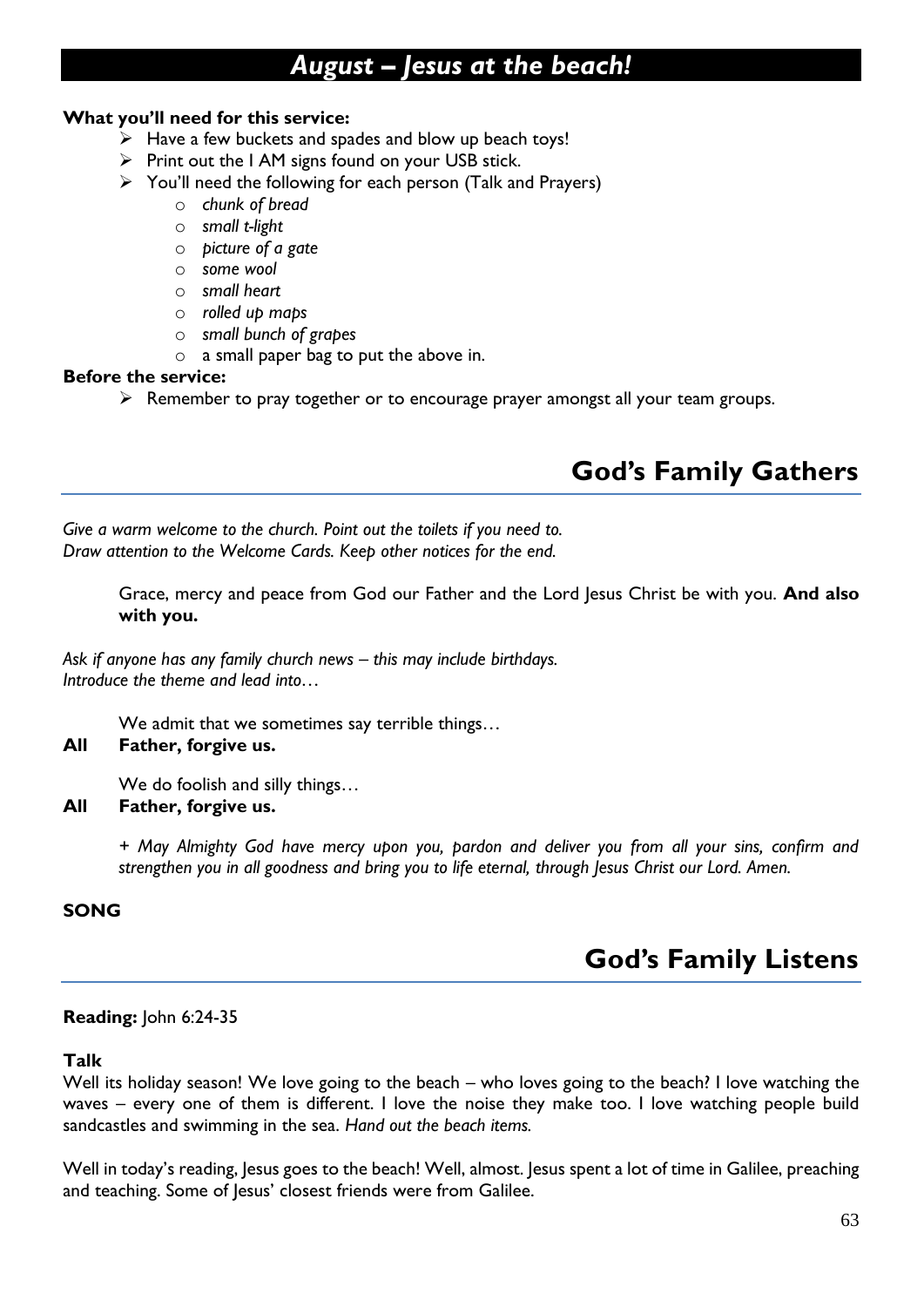The Sea of Galilee is the lowest freshwater lake on earth! It is surrounded by mountains and hills. Storms build up incredibly quickly and the weather seems to change in minutes. This was the place where Jesus calmed the storm whilst he was in a boat, and where Jesus walked on water. On the shore of the Sea of Galilee, Jesus cooked breakfast after his resurrection.

I went to the Sea of Galilee a few years ago. It is the most special of seas and at times was the most peaceful place I've ever been too. We swam in the warm waters and we stood in the places that Jesus probably stood.

It was on the shore of this sea that Jesus said: 'I am the bread of life. Whoever comes to me will never go hungry, and whoever believes in me will never go thirsty.' He said many other things about himself: 'I am the good shepherd, I am the Light of the World.'

Around the church are various stations with a symbol from the beach. Each station will tell you what Jesus said about himself, and there is something for you to pick up at each station. Go to each station, and when you've collected everything and read what Jesus said, take your seats. Place the items in your *AM*-bag!!

*I AM the Bread of life (John 6:35) chunk of bread I AM the Light of the World (John 8:12) small t-light I AM the Gate (John 10:9) picture of a gate I AM the Good Shepherd (John 10:11) some wool I AM the Resurrection and the Life (John 11:25) small heart I AM the Way, the Truth and the Life (John 14:6) rolled up maps I AM the true Vine (John 15:5) small bunch of grapes*

### **SONG**

**God's Family Prays**

As we eat the chunk of bread, Lord Jesus, you said I am the Bread of Life. Help us to trust in you so that we may never grow hungry.

As we hold our candle, Lord Jesus, you said I am the Light. Thank you for lighting our darkness and for showing us the way. Light up our world.

As we hold our gates, Lord Jesus, you said I am the Gate. Thank you for opening and closing the doors of life to us. Guide us all into pastures green and fresh.

As we hold the wool, Lord Jesus, you said I am the Good Shepherd. Thank you for looking after us when we get lost.

As we hold the small heart, Lord Jesus, you said I am the Life. Help us to live life to the full, living so our lives reflect you.

As we unroll our maps, Lord Jesus, you said I am the Way and the Truth. Help us to follow wherever you lead us and to trust that your love alone is truth in our lives.

As we eat the grapes, Lord Jesus, you said I am the Vine. Help us, the branches, to grow close to you, so that we bear good fruit.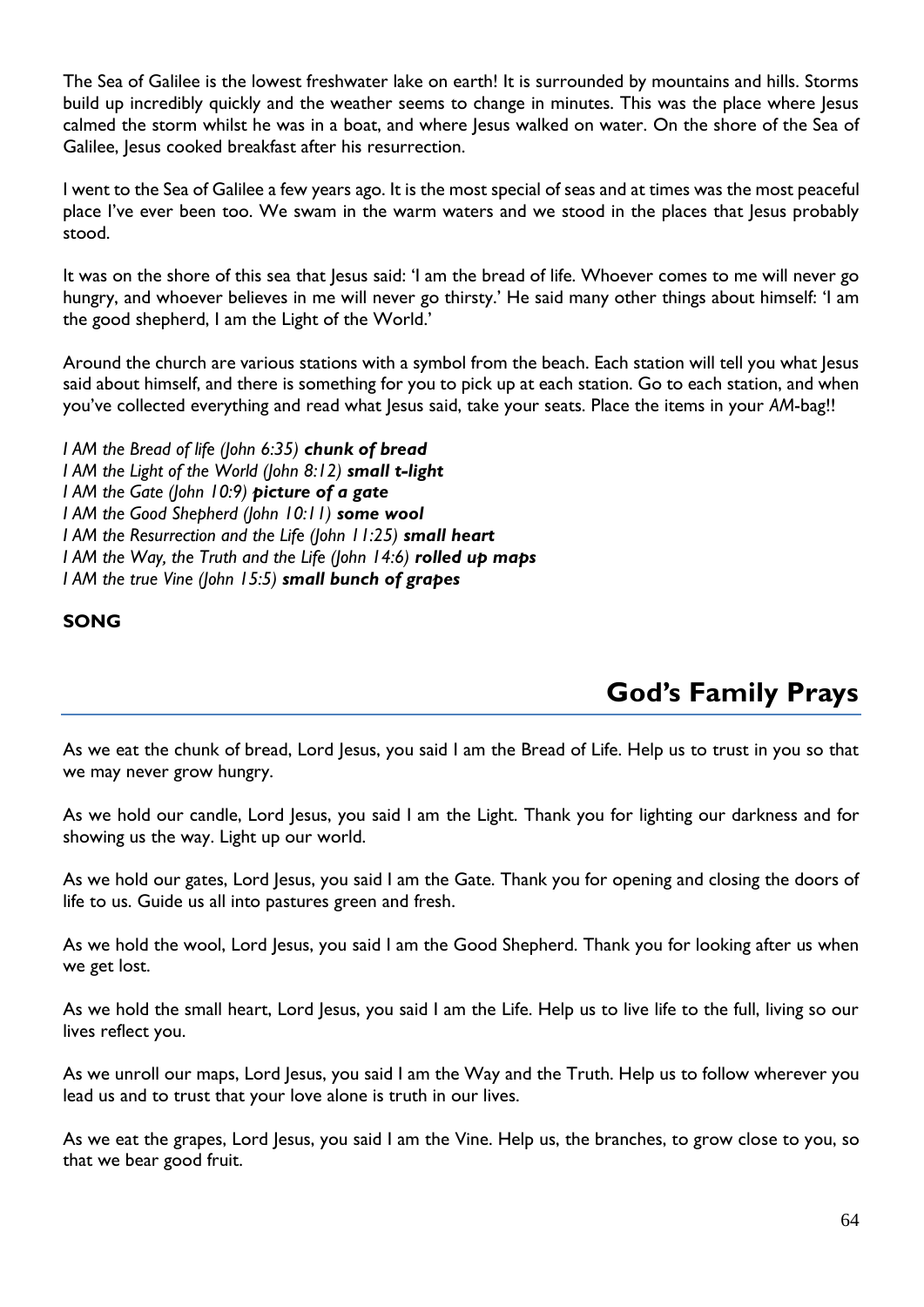*End with this collect*

Faithful Creator, whose mercy never fails: deepen our faithfulness to you and to your living Word, Jesus Christ our Lord. Amen.

### **Lord's Prayer (Modern)**

### **SONG**

**God's Family Goes!**

*If there is a returning baptism family, see Leader's Insert*

### **All We believe in God the Father, from whom every family…**

### *Church Family Notices can be shared here.*

### *Blessing:*

*+ The Lord bless you and keep you, the Lord make his face to shine upon you and be gracious to you; the Lord look kindly on you and give you peace. And the blessing of God Almighty… Amen.*

### **SONG**

### **Song Suggestions:**

I am the bread of life (trad) Jesus the Lord said (trad) Light of the world (Hughes) You are the Vine The Lord's my shepherd (trad or Townend)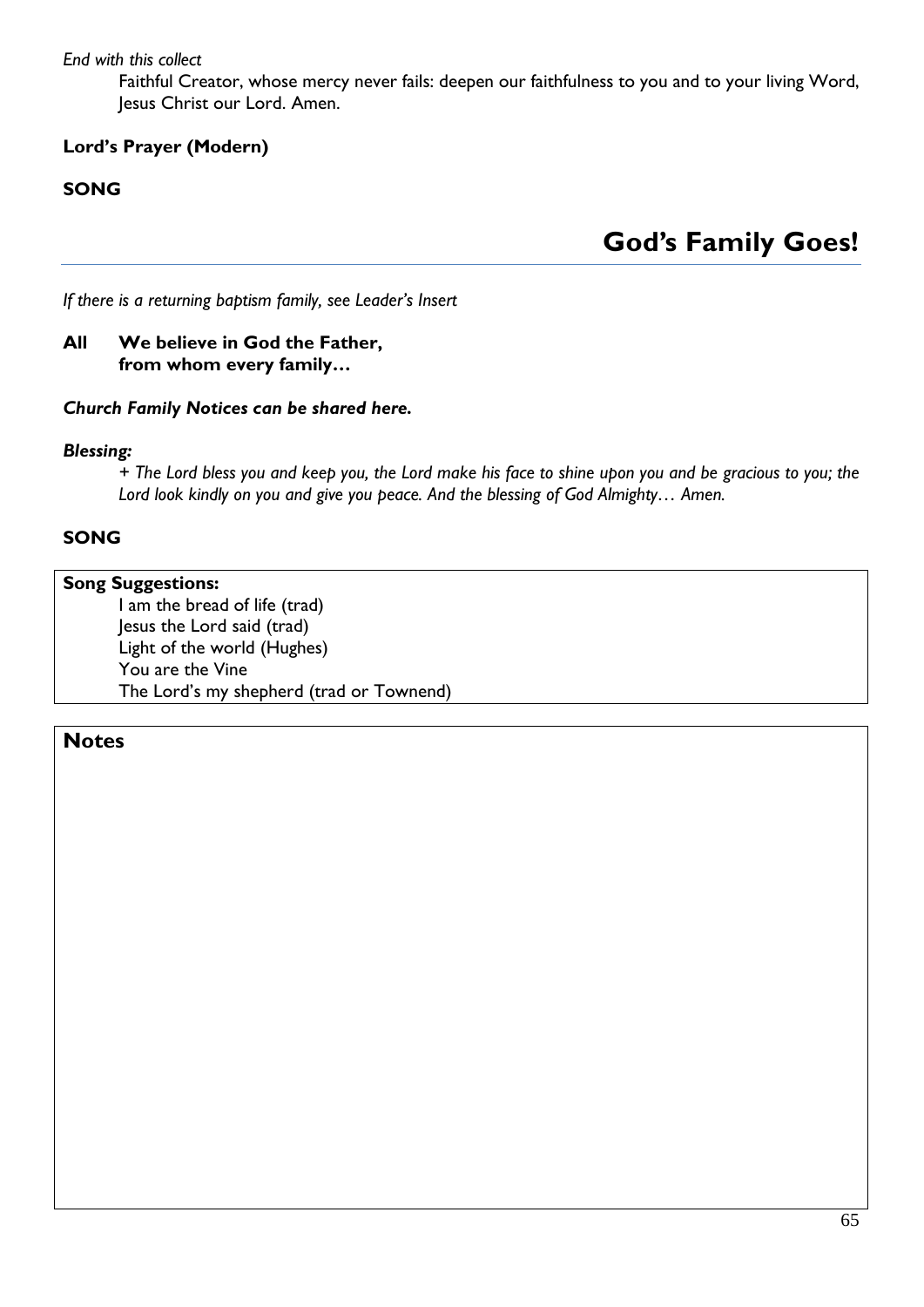### *September – Back to School Service*

### **What you'll need for this service:**

- ➢ Small wooden crosses
- $\triangleright$  Holy Water for blessing of school bags

### **Before the service:**

 $\triangleright$  Remember to pray together or to encourage prayer amongst all your team groups.

### **God's Family Gathers**

*Give a warm welcome to the church. Point out the toilets if you need to. Draw attention to the Welcome Cards. Keep other notices for the end.*

> Grace, mercy and peace from God our Father and the Lord Jesus Christ be with you. **And also with you.**

*Ask if anyone has any family church news – this may include birthdays. Introduce the theme and lead into…*

We admit that we sometimes say terrible things...

### **All Father, forgive us.**

We do foolish and silly things…

### **All Father, forgive us.**

*+ May Almighty God have mercy upon you, pardon and deliver you from all your sins, confirm and strengthen you in all goodness and bring you to life eternal, through Jesus Christ our Lord. Amen.*

### **SONG**

### **God's Family Listens**

### **Readings:** Proverbs 3:1-8 and Luke 2:41-52

### **Talk**

Who is going back or has already gone back to school this month? What things are you thinking about as you prepare to go back? Maybe you're at a new school? Maybe you'll have a new teacher? What will the other children be like? Will it be fun?

Going to school is a huge step for every child. Jesus would have gone to school. He went to school to learn about God. Jesus was also a great teacher, teaching his friends all they needed to know about who he was and teaching them to love God.

When you're at school you will learn so many good things and meet lots of new people. It's important to remember that not everyone feels like that. You might feel a bit scared or alone at points along the way. Maybe you can help someone who feels a bit like that?

It's easy to forget that Jesus, who went to school and was a teacher himself, promised to be with us always, even when things aren't perfect. In a moment we're going to ask God to bless your school bag or your uniforms *(there may be teachers or teaching assistants with diaries etc too)*. We ask God to bless them as a reminder that he is with us wherever we go. We carry our bags on our backs, we carry them around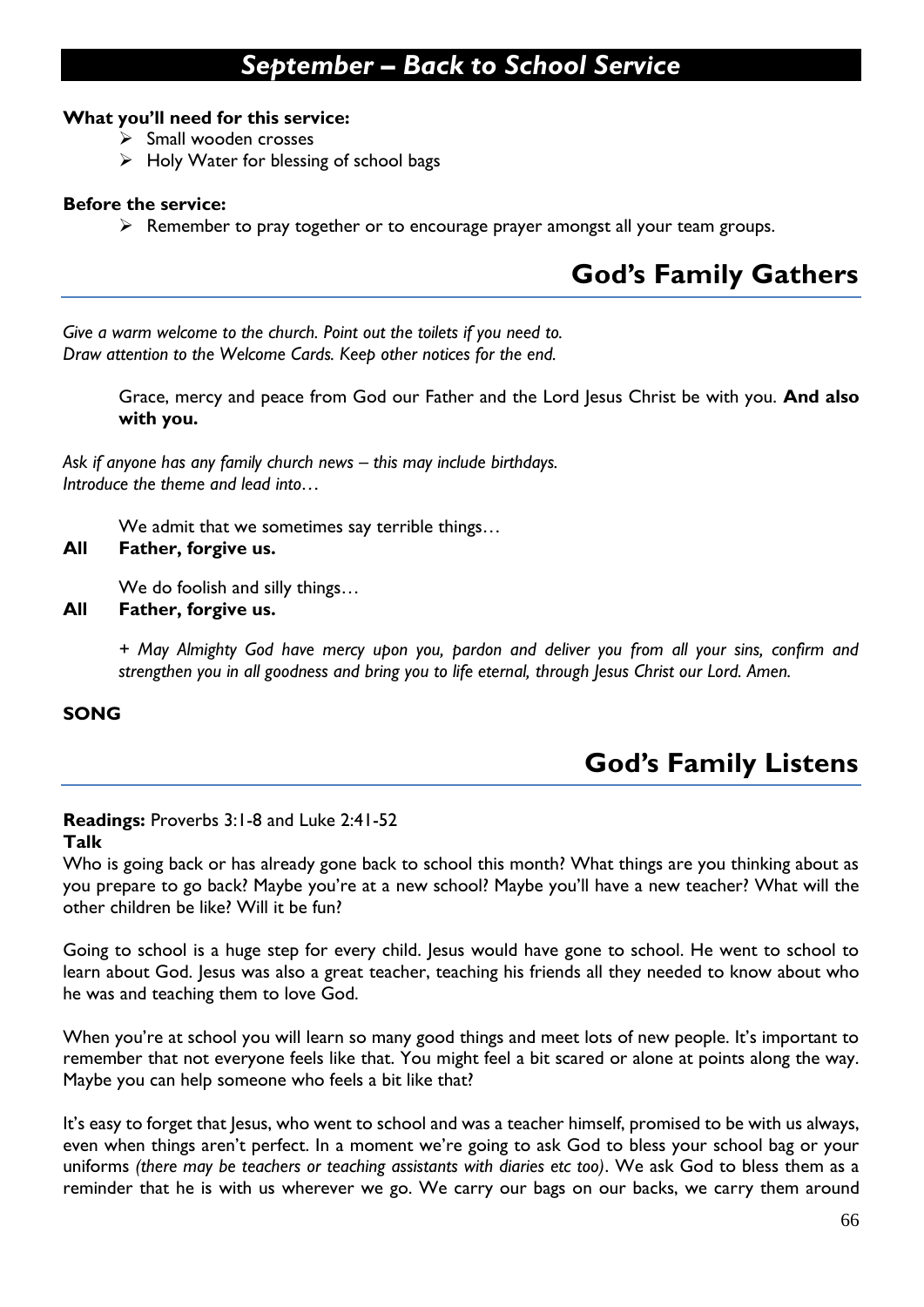school and use them all the time. God wants to be with us here in church, at home or work, and even at school!

We're also going to give you a small wooden cross to carry in your bag. When you use your bag you might find it in there and remember how much God loves and cares for you. Maybe you might be having a hard day and you might find it in your bag and say a prayer. You might want to hold it as you walk to school. Whatever, when you go back to school I hope you remember that you go back to school with God!

If you'd like to bring your bags *etc* up to the front, we'll say a prayer of blessing over them.

*+ God, bless these bags (uniforms…) and the child who will use it. Help them remember that you are with them as they learn and grow this year. Show them how to love you in school as in church, and give them your wisdom to learn. In Jesus' name, Amen.*

*Give each child a hand held cross to take to school. You may wish to 'interview' very briefly one or two of the children/adults.*

### **SONG**

### **God's Family Prays**

### **Prayer for Students (ask students to stand)**

Lord our God, in your wisdom and love you surround us with the mysteries of the universe. Send your spirit upon these students and fill them with your wisdom and blessings. Grant that they may devote themselves to their studies and draw ever closer to you, the source of all knowledge. We ask this through Christ our Lord. Amen.

#### **Prayer for Teachers & Teaching Assistants (ask them to stand)**

Lord God, your spirit of wisdom fills the earth and teaches us in your ways. Look upon these teachers. Let them strive to share their knowledge with gentle patience and endeavour always to bring the truth to eager minds. Grant that we may follow Jesus Christ, the way, the truth and the life, forever and ever. Amen.

#### **Prayer for us all (remain seated)**

Bless, O God, each one gathered here that we will seek every opportunity to grow in our knowledge and love of you – in our schools, places of work and in our church. Grant that we may see you more clearly, love you more dearly, follow you more nearly.

#### *End with this collect*

*God of wisdom and might, we praise you for the wonder of our being, for mind, body and spirit. Be with our children as they begin a new school year. Bless them and their teachers and staff. Give the strength and grace as their bodies grow; wisdom and knowledge to their minds as they search for understanding; and peace and zeal to their hearts. We ask this through Jesus Christ our Lord. Amen.*

**Lord's Prayer (Modern)**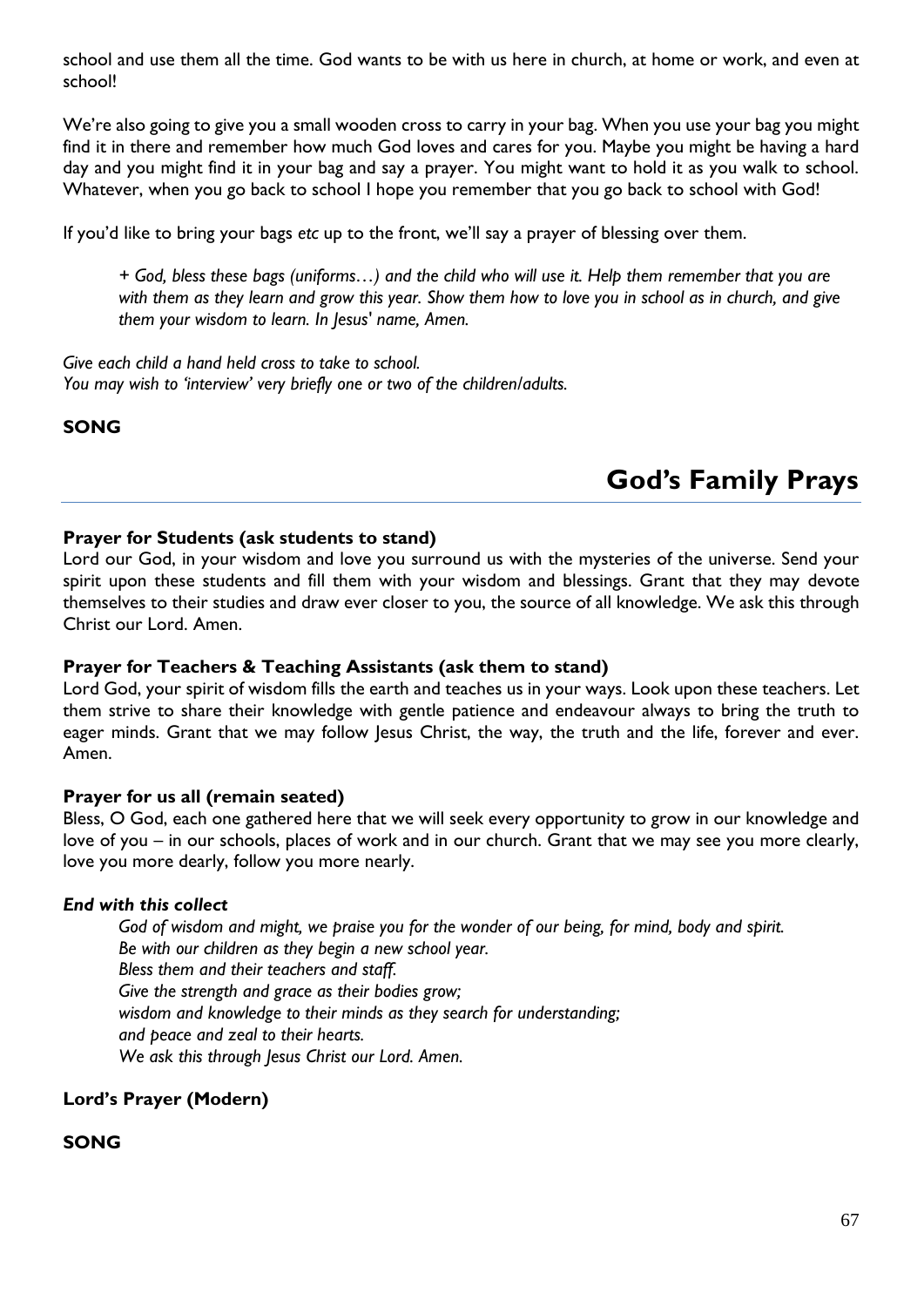*If there is a returning baptism family, see Leader's Insert*

### **All We believe in God the Father, from whom every family…**

### *Church Family Notices can be given here.*

### *Blessing:*

*+ As you journey to work and school each day, God bless you. As you learn and grow in his way, God strengthen you. As you teach and share and pray, God guide you. and the blessing of God Almighty… Amen.*

### **SONG**

### **Song Suggestions:**

One more step (trad) Be thou my vision (trad) Father, I place into your hands Father God I wonder

If you have CCLI you may reproduce this hymn to the tune 'Bright and Beautiful': <http://www.newhymn.com/031BackToSchool.htm>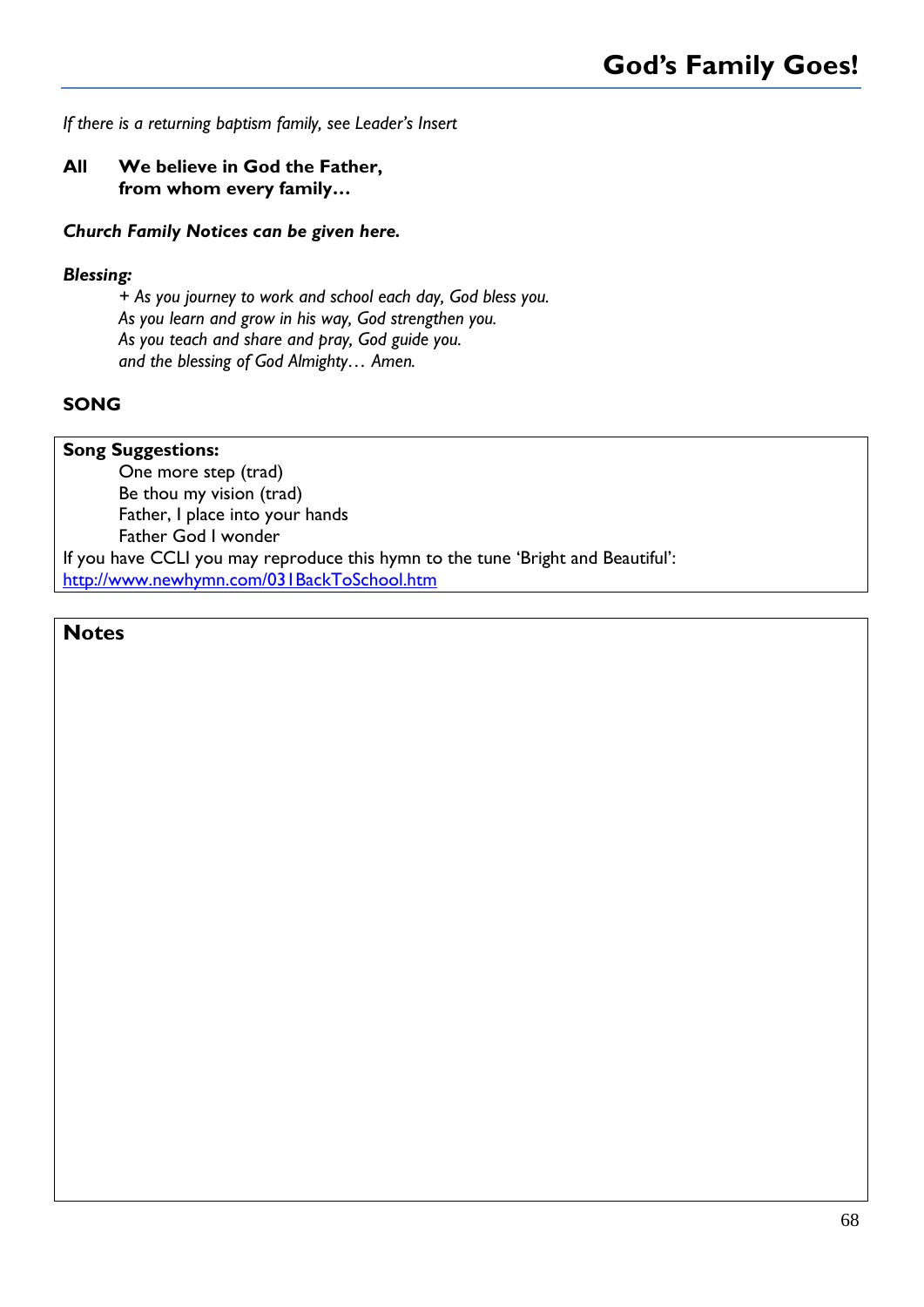### *October - Harvest*

### **What you'll need for this service:**

- ➢ Nine Fairtrade ingredients for cake (see USB stick for recipe)
- $\triangleright$  A small microwave oven (or use church oven if you have one!)

### **Before the service:**

- ➢ Remember to pray together or to encourage prayer amongst all your team groups.
- $\triangleright$  Prepare the fruits of the Holy Spirit on card (fruit shaped if possible)

### **God's Family Gathers**

*Give a warm welcome to the church. Point out the toilets if you need to. Draw attention to the Welcome Cards. Keep other notices for the end.*

> Grace, mercy and peace from God our Father and the Lord Jesus Christ be with you. **And also with you.**

Ask if anyone has any family church news – this may include birthdays. *Introduce the theme and lead into…*

We admit that we sometimes say terrible things…

### **All Father, forgive us.**

We do foolish and silly things…

**All Father, forgive us.**

*+ May Almighty God have mercy upon you, pardon and deliver you from all your sins, confirm and strengthen you in all goodness and bring you to life eternal, through Jesus Christ our Lord. Amen.*

### **SONG**

### **God's Family Listens**

### **Readings:** Galatians 5:22-23 and Matthew 6:25-33

### **Talk**

*Prepare fruit shaped cards with these words on: love, joy, peace, patience, kindness, goodness, faithfulness, gentleness and self-control.*

Life is made up of ingredients that God gives us *(ask volunteers to stand with the fruits on card at the front)* love, joy, peace, patience, kindness, goodness, faithfulness, gentleness and self-control. These are God's values for a fruitful life.

If we were to put these in a cake, I wonder what it would look like?!

*Begin to make cake using nine Fairtrade ingredients. Each ingredient stands for a fruit of the Spirit. Cook the cake in small oven or microwave if possible. Have lots of fun whilst making it. Be prepared to make a bit of a mess. You could do this as a ready-steady-cook styled talk. 'What should I put in next?' Wear a silly apron etc. Have fun, but don't take too long.*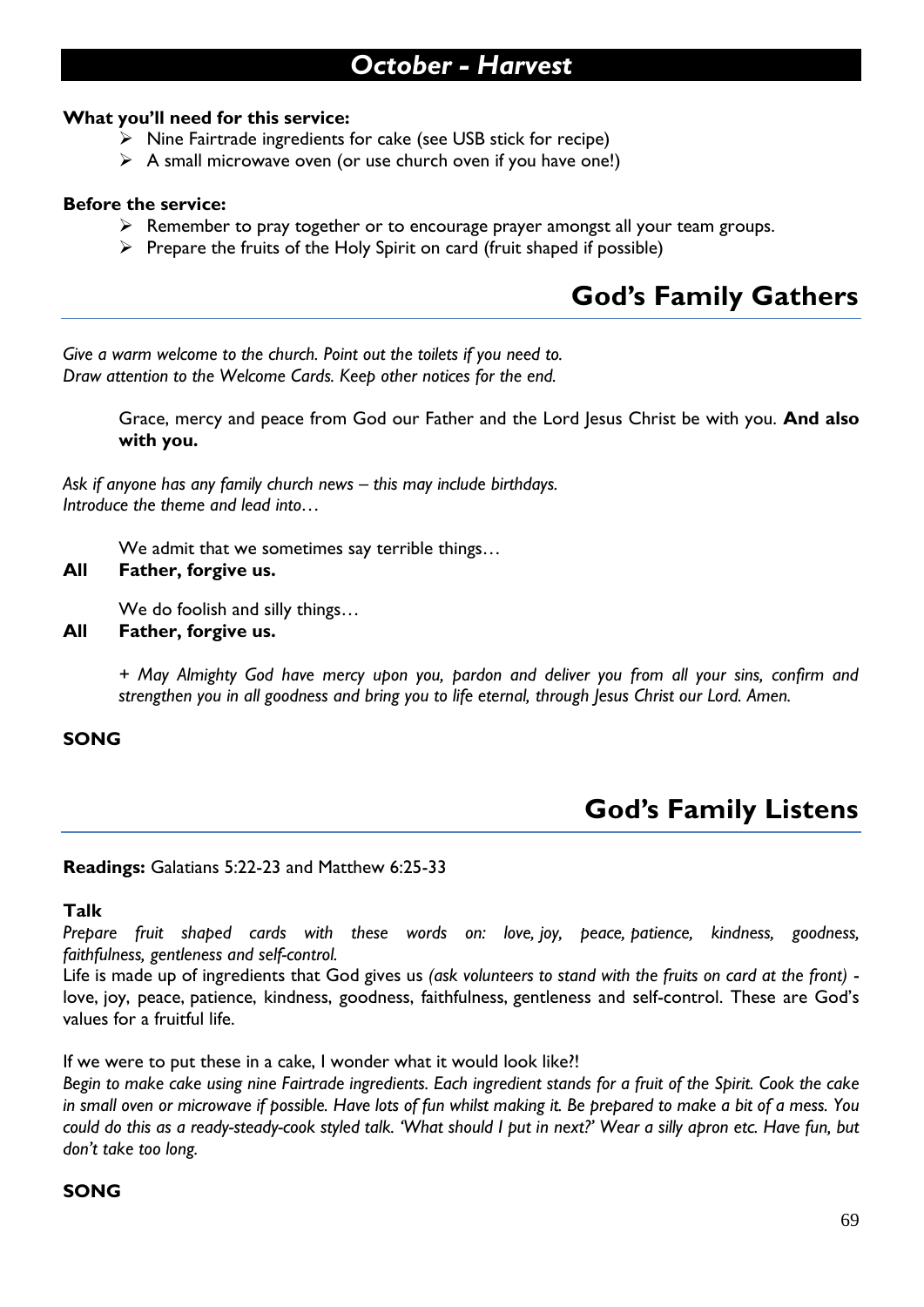*This talk is summed up when cake is baked, or at least after the 'here's one I made earlier' moment!* The cake is done and ready to eat. I bet it tastes fantastic! When all of the ingredients are mixed together and baked we have a beautiful cake. If one ingredient is missing it wouldn't taste the same. That's how God wants us to live, live by the fruits of the Spirit: God's ingredients for life.

That's what harvest is about. It's about food and fields and growth, all those things remind us about the good gifts God gives to us. In response, harvest is a reminder that we should live his way, the way he wants, the way according to the fruits of the Spirit: love, joy, peace, patience, kindness, goodness, faithfulness, gentleness and self-control.

### **God's Family Prays**

*Short, punchy prayers should include:*

- *Thanksgiving for Harvest and all God's gifts to us*
- *For the gifts of the Spirit to be made known in the world and in our lives*
- *For those who are sick or ill at this time*

### *End with this collect*

Creator God, you made the goodness of the land, the riches of the sea and the rhythm of the seasons; as we thank you for the harvest, may we cherish and respect this planet and its peoples, through Jesus Christ our Lord. Amen.

### **Lord's Prayer (Modern)**

### **SONG**

**God's Family Goes!**

*If there is a returning baptism family, see Leader's Insert*

### **All We believe in God the Father, from whom every family…**

### *Church Family Notices can be shared here.*

### *Blessing:*

*+ The Lord bless you and keep you, the Lord make his face to shine upon you and be gracious to you; the Lord look kindly on you and give you peace. And the blessing of God Almighty… Amen*

### **SONG**

### **Song Suggestions:**

Come ye thankful people (trad) Father I place into your hands We plough the fields (trad) Great is thy faithfulness (trad) Over all the earth he reigns on high Praise God from whom all blessings flow (trad)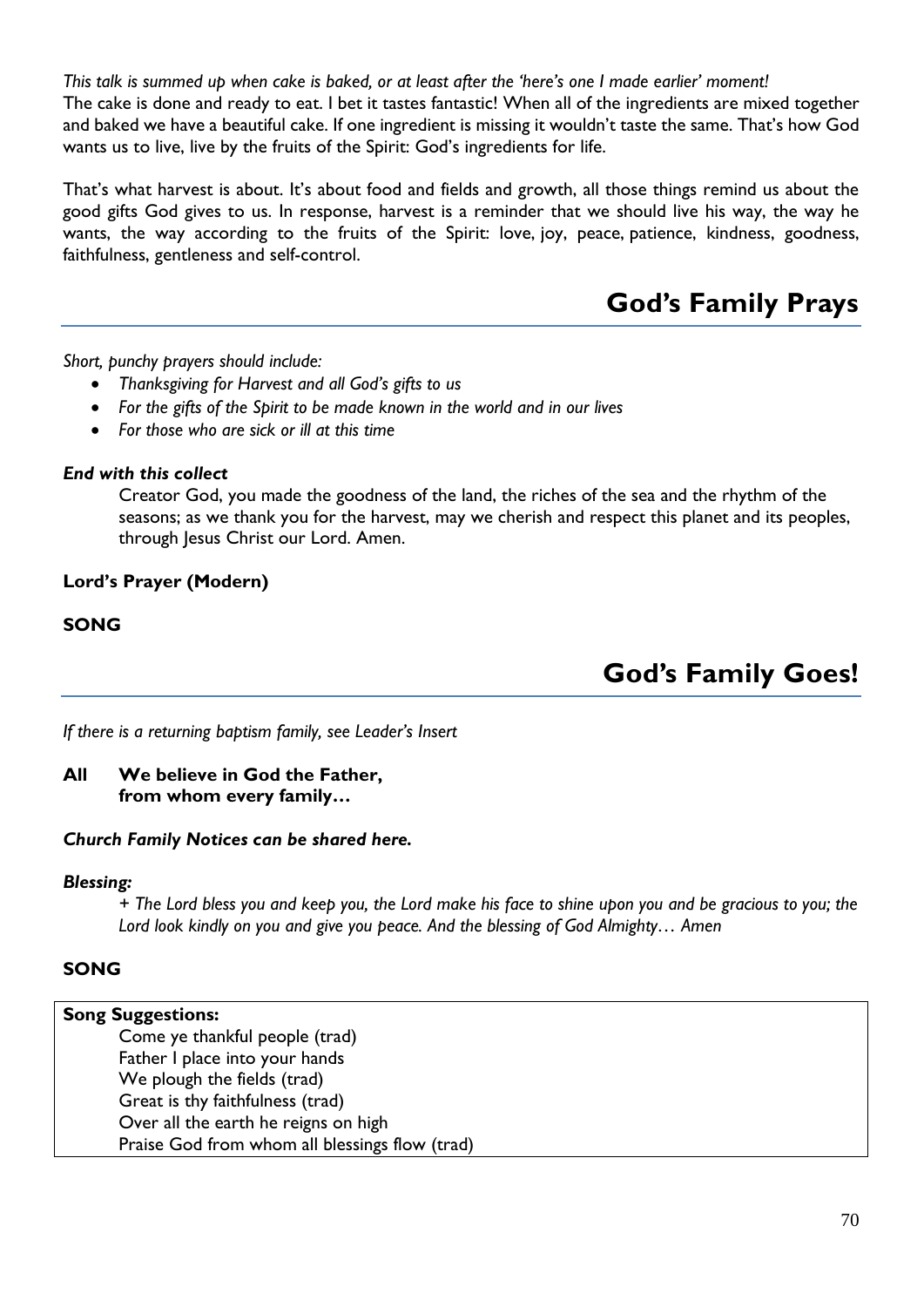### *November – Season of Remembrance*

### **What you'll need for this service:**

- $\triangleright$  Small flower pots
- $\triangleright$  Poppy seeds
- ➢ Compost/soil

### **Before the service:**

- ➢ Remember to pray together or to encourage prayer amongst all your team groups.
- $\triangleright$  Set up the various stations to plant poppy seeds during the service.

### **God's Family Gathers**

*Give a warm welcome to the church. Point out the toilets if you need to. Draw attention to the Welcome Cards. Keep other notices for the end.*

> Grace, mercy and peace from God our Father and the Lord Jesus Christ be with you. **And also with you.**

*Ask if anyone has any family church news – this may include birthdays. Introduce the theme and lead into…*

We admit that we sometimes say terrible things…

### **All Father, forgive us.**

We do foolish and silly things…

**All Father, forgive us.**

*+ May Almighty God have mercy upon you, pardon and deliver you from all your sins, confirm and strengthen you in all goodness and bring you to life eternal, through Jesus Christ our Lord. Amen.*

### **SONG**

### **God's Family Listens**

### **Readings:** Isaiah 25:6-9 and John 11:32-44

### **Talk**

November is the month of remembering. At the start of the month we have All Saints and All Souls day. Then, *"Remember, remember the fifth of November, gun powder treason and plot…"* And also Remembrance Day,  $11^{th}$  hour,  $11^{th}$  day,  $11^{th}$  month.

Remembering can be a tricky thing for lots of people. We might remember when we were younger. We might remember people who have died. We might remember moments of hurt and pain in our lives.

Remembering is really important to Christians. In fact, you might say it's the most important thing in our faith. Jesus told us to remember. When he had supper with his friends on the night before he died, he broke bread and shared wine. He said that we must do this too, and every time we do to remember him.

Remembering means looking back. We might look back at the people we love. We might look back and remember the wars and those who died fighting in them. We might look back and remember Jesus. Looking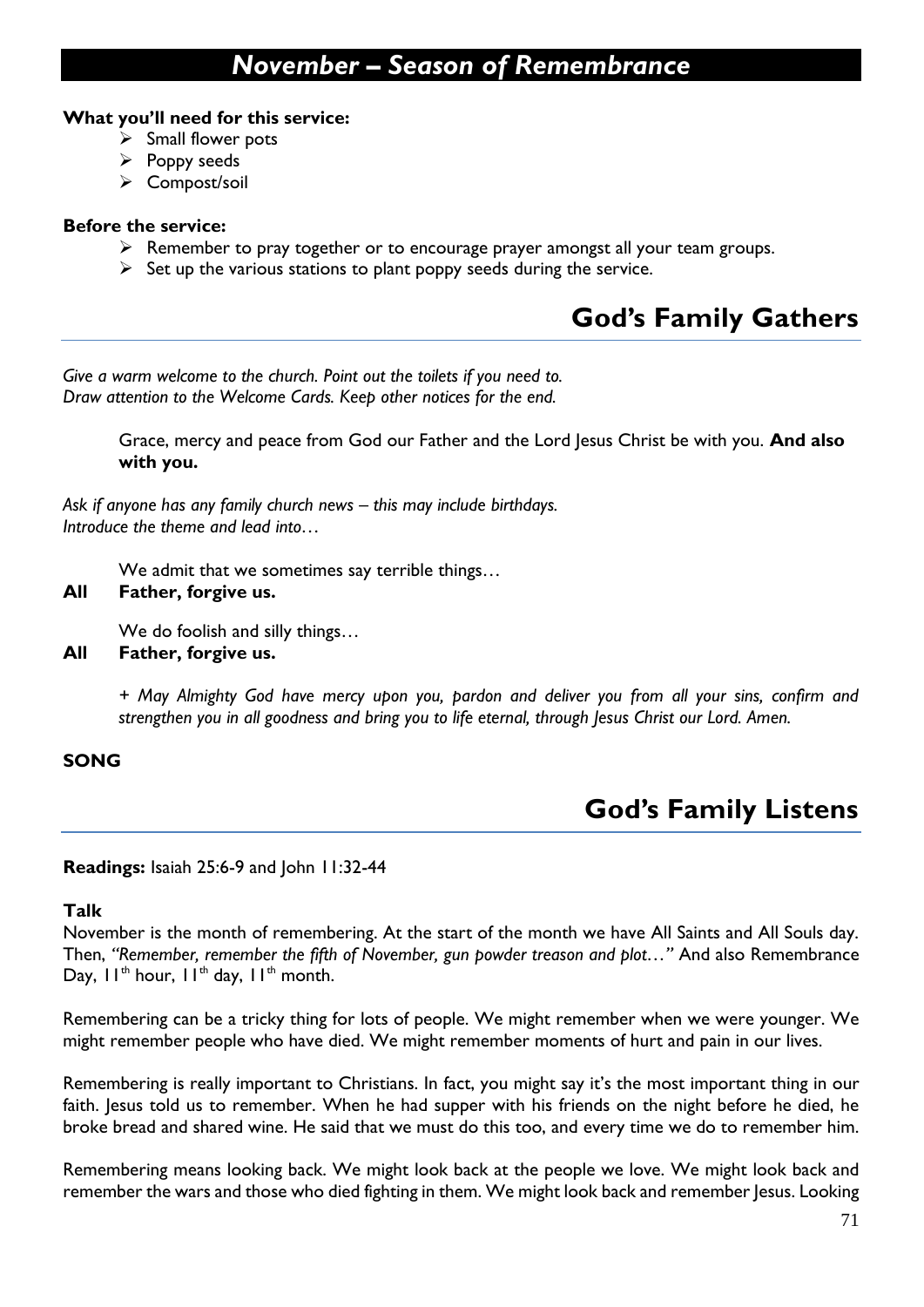back is good. Although, as Christians we look back at Jesus in order to go forward in our lives. Our minds remember the past, our eyes look forward to the future.

When we look back to Jesus it helps us to understand that the memories of those we love and the memories of war and of pain help us to move forward. In the reading we heard, Jesus's friend Lazarus had died. Jesus was sad, he probably thought about what a good friend Lazarus was to him, about the memories they shared together. Then we heard what happened next, that Jesus raised Lazarus from the dead. He gave hope to all who saw and he gives hope to all of us today.

I wonder what it is you remember? What is your earlier memory? Maybe you can remember someone who is no longer here with us?

Whatever it is you remember, it's important to know that Jesus wants us to move forward with him. He wants to fill us with hope and love, just as he did when he raised Lazarus from the dead.

### **SONG**

### **God's Family Prays**

Around the church are a couple of stations. At the station you'll find everything you need to plant some poppies. Plant a poppy and as it grows, remember and look back and thank God for all that has been but also for what will be.

*People head to stations to plant poppy seeds. When everyone is back, pray:*

Loving God, we thank you that you are here with us now. As we look back to what has been, help us to move forward to what will be. May our future be with you and the memory of past be filled with hope.

Loving God, we pray for all who are sad at this time because they miss a loved one. Help us to support them in their time of need.

Loving God, we pray for places in our world where there is war and violence. We thank you for those who gave their lives in the World Wars to preserve freedom and to regain peace.

### *End with this collect*

Almighty Father, whose will is to restore all things in your beloved Son, the King of all: govern the hearts and minds of those in authority and bring the families of the nations, divided and torn apart by the ravages of sin, to be subject to his just and gentle rule; who is alive and reigns with you, in the unity of the Holy Spirit, one God, now and for ever. Amen.

### **Lord's Prayer (Modern)**

### **SONG**

### **God's Family Goes!**

*If there is a returning baptism family, see Leader's Insert*

**All We believe in God the Father, from whom every family…**